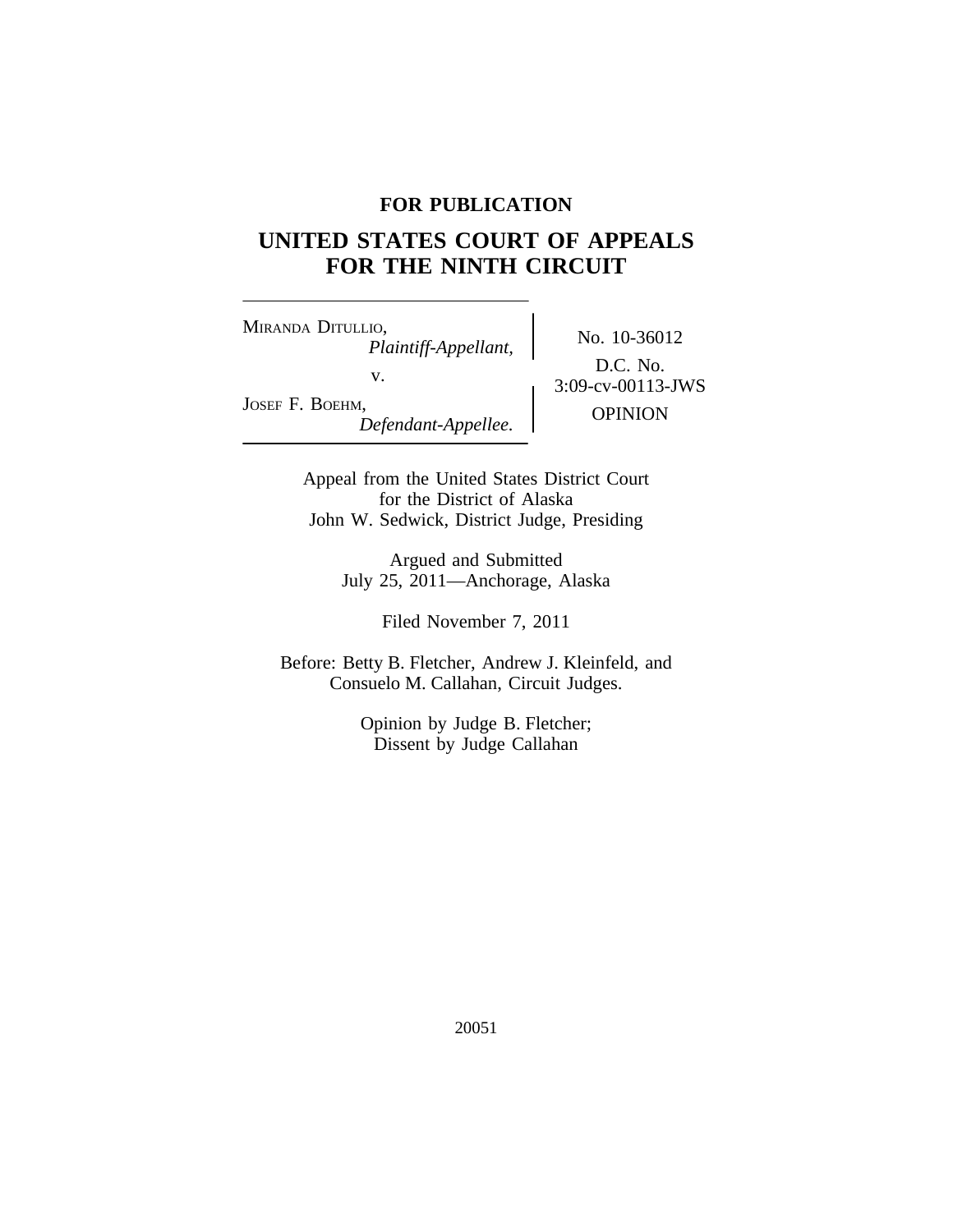# **COUNSEL**

Darryl L. Jones, Law Office of Darryl Jones, Anchorage, Alaska, for the plaintiff-appellant.

W. Sherman Ernouf, Law Offices of Ernouf and Coffey, P.C., Anchorage, Alaska, for the defendant-appellee.

#### **OPINION**

## B. FLETCHER:

In November 2004, appellee Josef Boehm pled guilty to one count of conspiracy to engage in human trafficking, and admitted that between 2001 and December 22, 2003, he conspired with others to provide controlled substances to several minors and recruited them to engage in sexual activity. Appellant Miranda Ditullio alleges that she is one of the victims identified in Boehm's plea agreement and seeks compensatory and punitive damages under the Trafficking Victims Protection Act, 18 U.S.C. § 1589 et seq. (hereinafter "TVPA"). Ditullio's complaint requests compensatory damages in excess of \$5 million, punitive damages of up to \$20 million, interests, costs, and attorney's fees.

After denying Ditullio's motion for summary judgment, and Boehm's motion to dismiss for failure to state a claim, the district court certified an interlocutory appeal on two questions of first impression: (1) whether the TVPA permits recovery of punitive damages, and (2) whether the TVPA's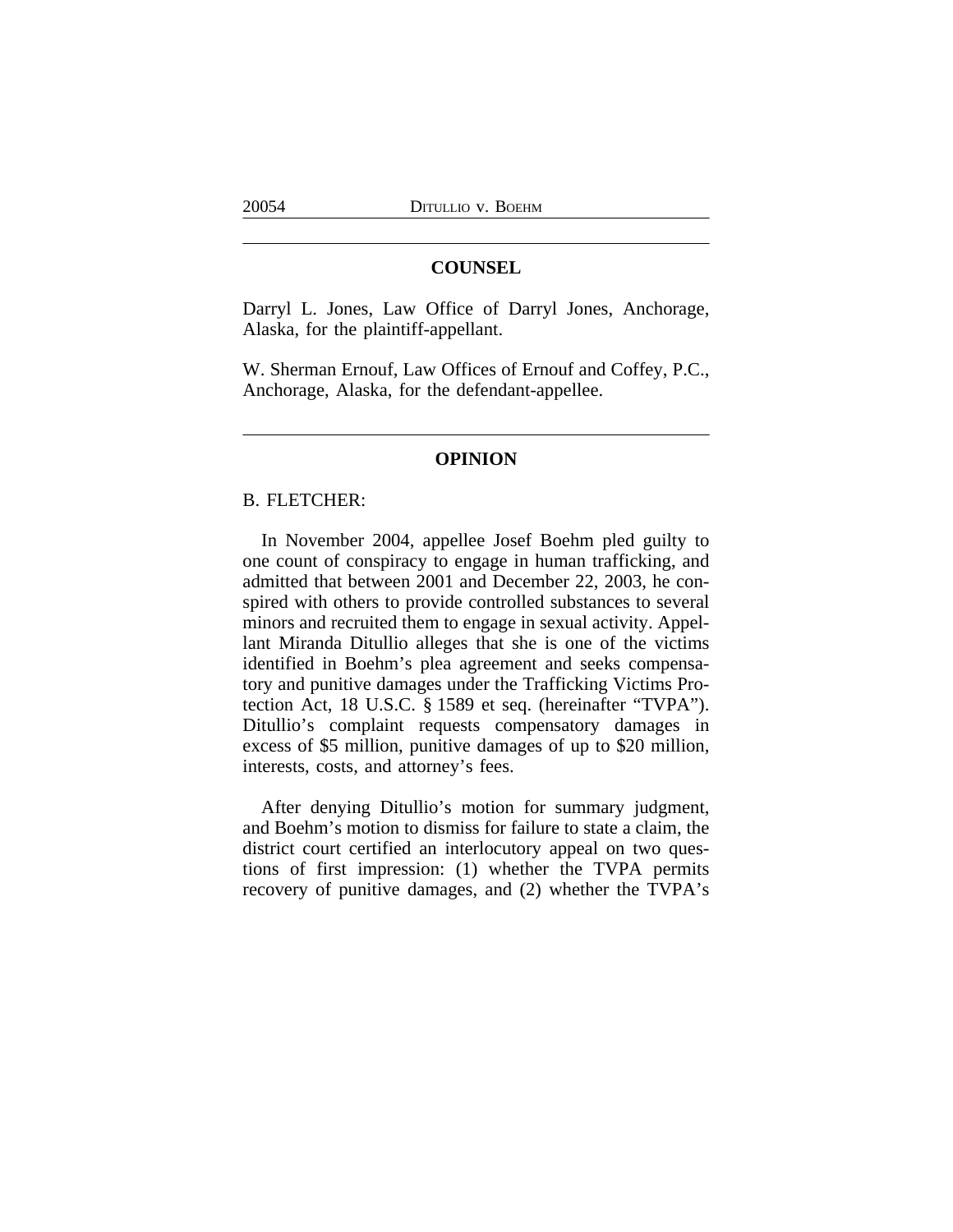| Ditullio v. Boehm | 20055 |
|-------------------|-------|
|-------------------|-------|

civil action provision, 18 U.S.C. § 1595 (which became effective on December 19, 2003), applies retroactively to conduct occurring before its effective date, particularly when the perpetrator may have engaged in sex trafficking after the statute's effective date. We hold that the TVPA permits recovery of punitive damages because it creates a cause of action that sounds in tort and punitive damages are available in tort actions under the common law. We also hold that 18 U.S.C. § 1595 cannot be applied retroactively to conduct that occurred before its effective date.

I.

When it enacted the Trafficking Victims Protection Act in 2000, Congress declared that the purposes of the TVPA are to "combat trafficking in persons, a contemporary manifestation of slavery whose victims are predominantly women and children, to ensure just and effective punishment of traffickers, and to protect their victims." Pub. L. No. 106-386, § 102, 114 Stat. 1488 (2000) (codified as amended at 18 U.S.C. § 1589 et seq.). As relevant here, the TVPA makes it a federal crime to knowingly:

recruit[ ], entice[ ], harbor[ ], transport[ ], provide[ ], obtain $[ \ ]$  or maintain $[ \ ]$  by any means a person ... knowing, or in reckless disregard of the fact, that means of force, threats of force, fraud, coercion . . . or any combination of such means will be used to cause the person to engage in a commercial sex act.

18 U.S.C. § 1591(a). In 2003, Congress reauthorized appropriations for the TVPA and amended it in order to "enhanc[e] provisions on prevention of trafficking, protection of victims of trafficking, and prosecution of traffickers." H.R. Rep. No. 108-264 (I), at 8 (2003). In particular, Congress created a private right of civil action for victims of trafficking. 18 U.S.C. § 1595 (hereinafter "§ 1595" or "civil remedy provision"). The civil remedy provision currently provides: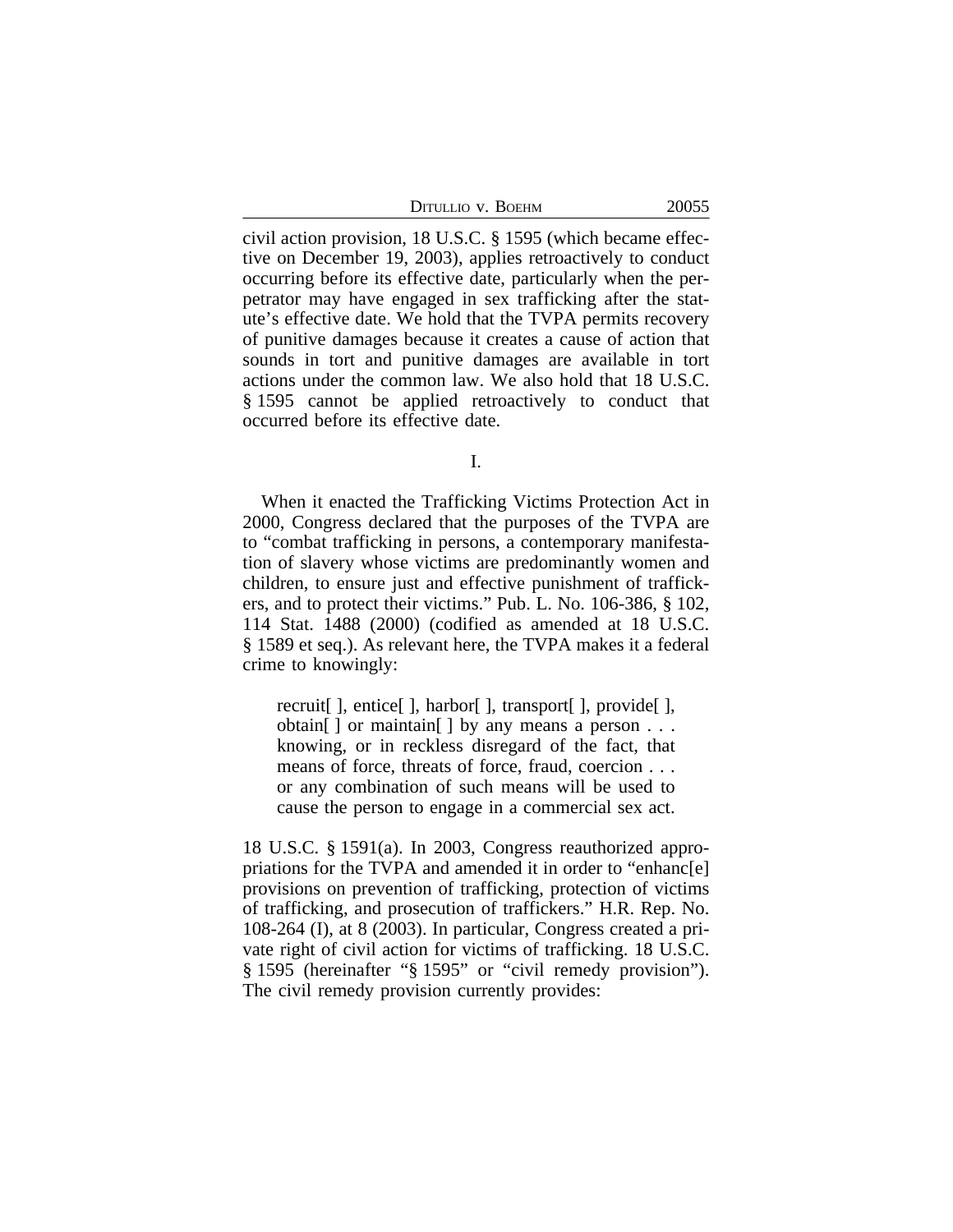An individual who is a victim of a violation may bring a civil action against the perpetrator (or whoever knowingly benefits, financially or by receiving anything of value from participation in a venture which that person knew or should have known has engaged in an act in violation of this chapter) in an appropriate district court of the United States and may recover damages and reasonable attorneys fees.

18 U.S.C. § 1595(a).<sup>1</sup> Section 1595 became effective on December 19, 2003. *See* Pub. L. 108-193, 117 Stat. 2878 (2003) (codified as amended at 18 U.S.C. § 1589 et seq.).

#### II.

In November 2004, Boehm pled guilty to one count of conspiracy to commit sex trafficking of children in violation of 18 U.S.C. §§ 371**<sup>2</sup>** and 1591(a)(1) and one count of conspiracy to distribute controlled substances to persons under twentyone years old, in violation of 21 U.S.C. §§ 846, 841(a)(1). Boehm specifically admitted the truth of the allegations contained in the factual basis for his pleas, including the following:

Beginning in late 2001 and *continuing until December 22, 2003, BOEHM conspired* with BOLLING, WILLIAMS, and TYREE *to recruit persons under 18 ("juveniles") to engage in sexual acts*. The juve-

<sup>&</sup>lt;sup>1</sup>The version of § 1595 enacted in 2003 limited the civil remedy to victims of three specific trafficking acts (including sex trafficking of minors), and did not expressly permit recovery against individuals who benefit from participation in a trafficking venture. *See* Pub. L. 108-193, § 4(a)(4)(A), 117 Stat. 2878 (2003). In the TVPA's 2008 reauthorization, Congress deleted those limitations. *See* Pub. L. 110-457, Title II, § 221(2), 122 Stat. 5067 (2008). Those changes do not affect the disposition of this case.

**<sup>2</sup>** 18 U.S.C. § 371 makes it a crime to engage in a conspiracy to commit an offense against the United States.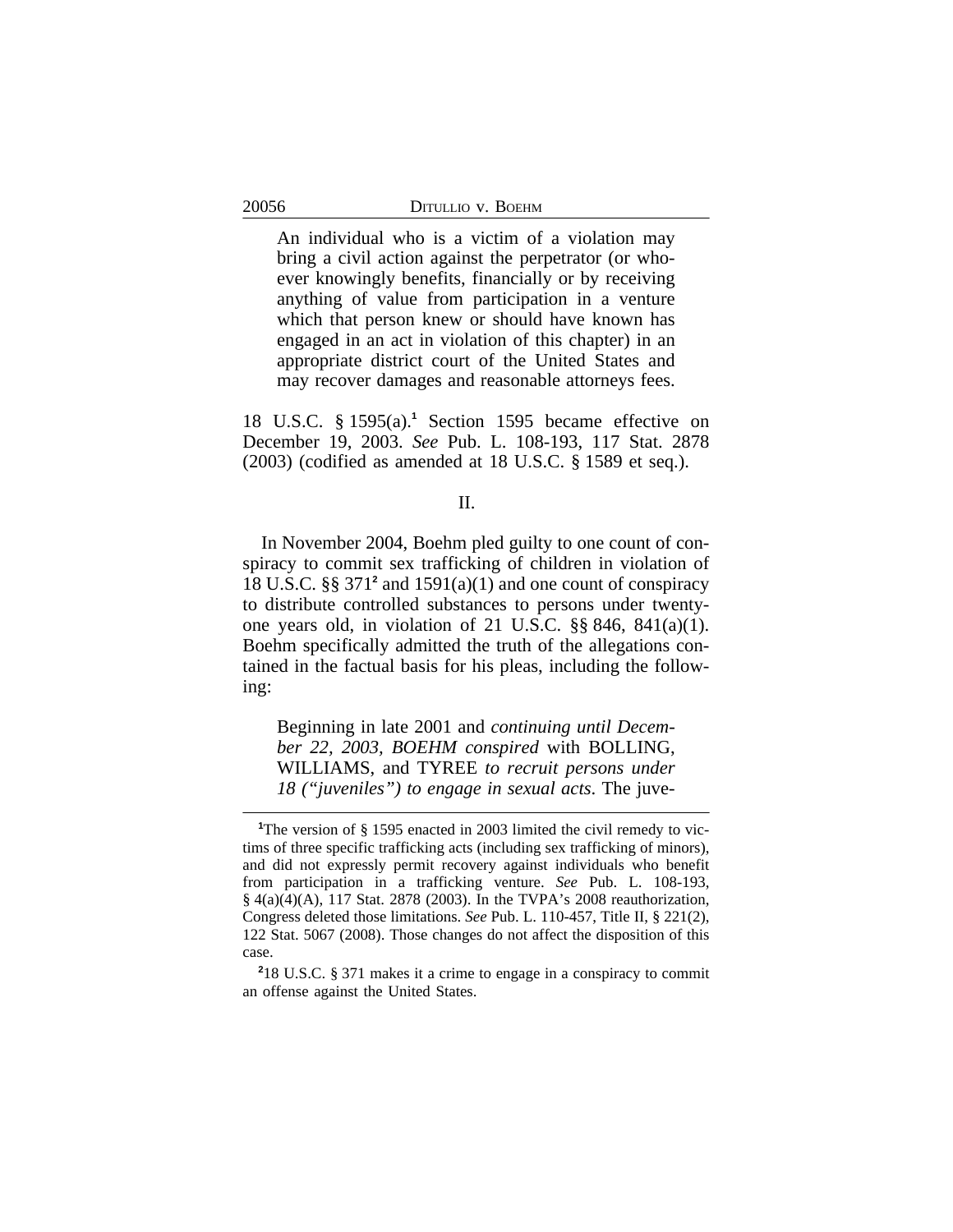| Ditullio v. Boehm |  |  |
|-------------------|--|--|
|-------------------|--|--|

niles were recruited by offering them cocaine*,* which was manufactured outside of Alaska and effected interstate commerce. *The following juveniles were knowingly recruited by the defendants to engage in sex:* S.P., E.A., J.M., K.W., L.H., C.R., L.B., and *M.D.* These juveniles had sex with one or more of the defendants, and received money and/or controlled substances from the defendants. The defendants knew the juveniles ages when they recruited the juveniles. To effect the purposes of the conspiracy, the defendant purchased cocaine and distributed cocaine to one or more juveniles, including S.P. in or about the fall of 2001.

(emphasis added).

Ditullio filed suit in federal district court in June 2009, and amended her complaint in October 2009. She alleged involuntary servitude in violation of the Thirteenth Amendment, violations of the TVPA, sexual assault, and intentional infliction of emotional distress. Ditullio moved for summary judgment on Boehm's liability for compensatory and punitive damages. She attached to the motion a copy of Boehm's 2004 plea agreement and an affidavit.

Ditullio declared that she is the victim identified by the initials "M.D." in Boehm's plea agreement. She claims to have first met Boehm in the fall of 2002 when she was fifteen years old. Ditullio claims that Boehm gave her crack cocaine "on a daily basis so that Mr. Boehm could have his way with me at any given time" and that she lived with him in order to obtain drugs on a regular basis. She declares that Boehm enticed her with drugs to perform sexual acts on others, including his coconspirators and other female victims. Ditullio also claims that she became pregnant in 2003, and that Boehm could be the father of the child (who was taken into state custody due to Ditullio's drug addiction). Ditullio states that she "suffered severe emotional upset" and has been unable to maintain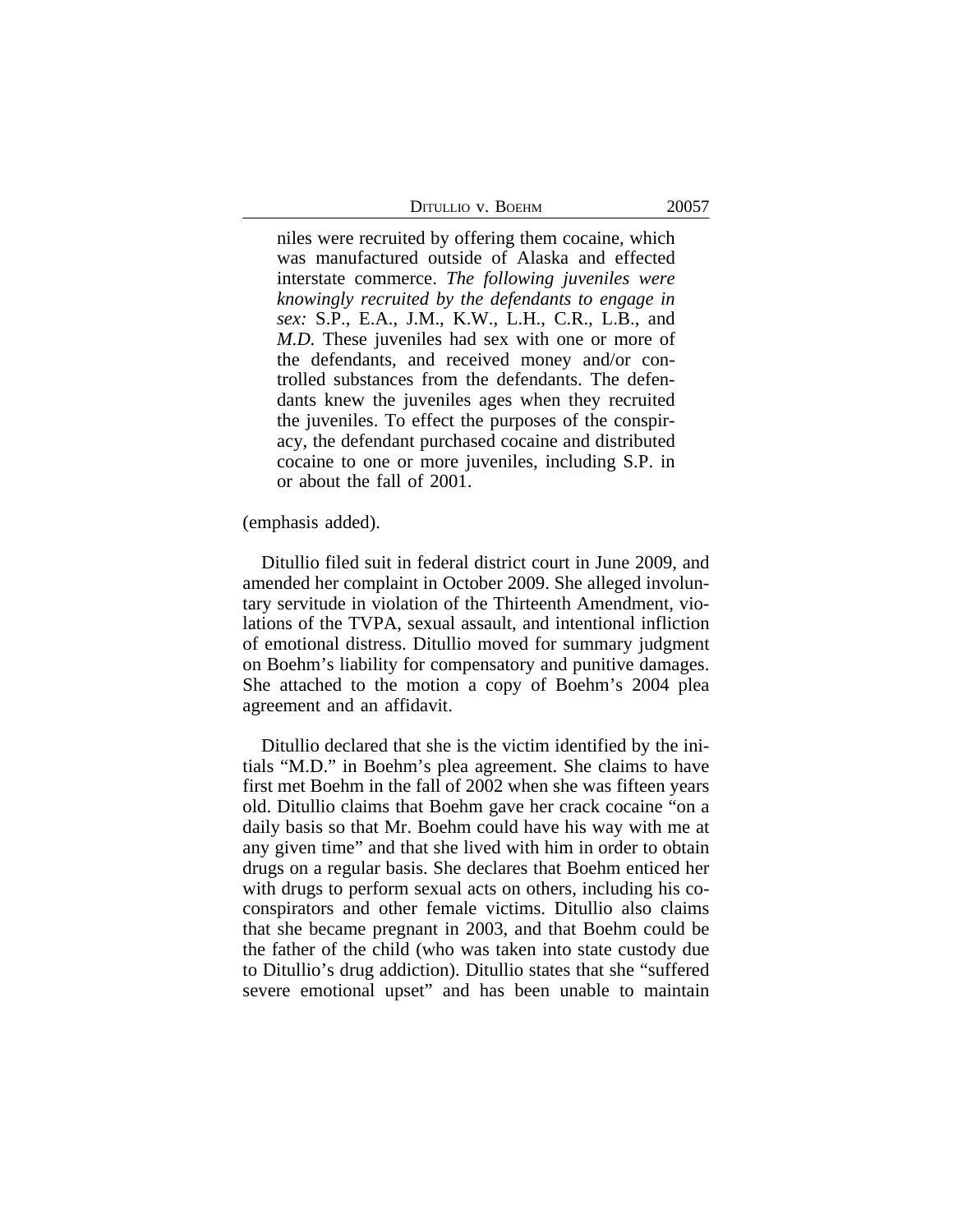| 20058<br>DITULLIO V. BOEHM |  |
|----------------------------|--|
|----------------------------|--|

steady employment as a result of Boehm's actions. In reply, Boehm generally denied Ditullio's allegations and argued that her affidavit should be stricken, but offered no contradictory evidence.

The district court denied Ditullio's motion for partial summary judgment, despite its acknowledgment that the affidavit and plea agreement together established that Ditullio was a victim of sex trafficking and Boehm was the perpetrator. The district court concluded that "because § 1595 imposed a new form of civil damages on defendants who violated § 1591 and Congress did not indicate that it intended § 1595 to apply retroactively, the presumption against retroactivity applies." (citing *Landgraf v. USI Film Products*, 511 U.S. 244, 269 (1994)). The district court stated that "there is no evidence on the record showing that Ditullio was a victim of Boehm's sex trafficking after December 19, 2003," although the plea agreement established that Boehm and his co-conspirators engaged in sex trafficking until "at least December 22, 2003." Accordingly, Ditullio was not entitled to summary judgment on the liability issue. The district court also rejected Ditullio's motion for summary judgment on her claim for punitive damages, stating that "Ditullio fails to cite any authority for the proposition that punitive damages are available under 18 U.S.C. § 1595(a), and if so, what legal standard applies."

Boehm then moved to dismiss under Federal Rule of Civil Procedure 12(c) and Ditullio moved for an interlocutory appeal pursuant to 28 U.S.C. § 1292(b). The district court denied the 12(c) motion, but granted the motion for an interlocutory appeal, reasoning that the fact that Boehm's sex trafficking "did extend beyond December 19, 2003 . . . yields an interesting and genuinely debatable legal issue over whether in these circumstances the statute can be used to sweep in acts in the course of Boehm's conduct which took place prior to December 2003." Ditullio appeals the district court's rulings that section 1595 does not permit recovery of punitive damages and that section 1595 of the TVPA does not apply retro-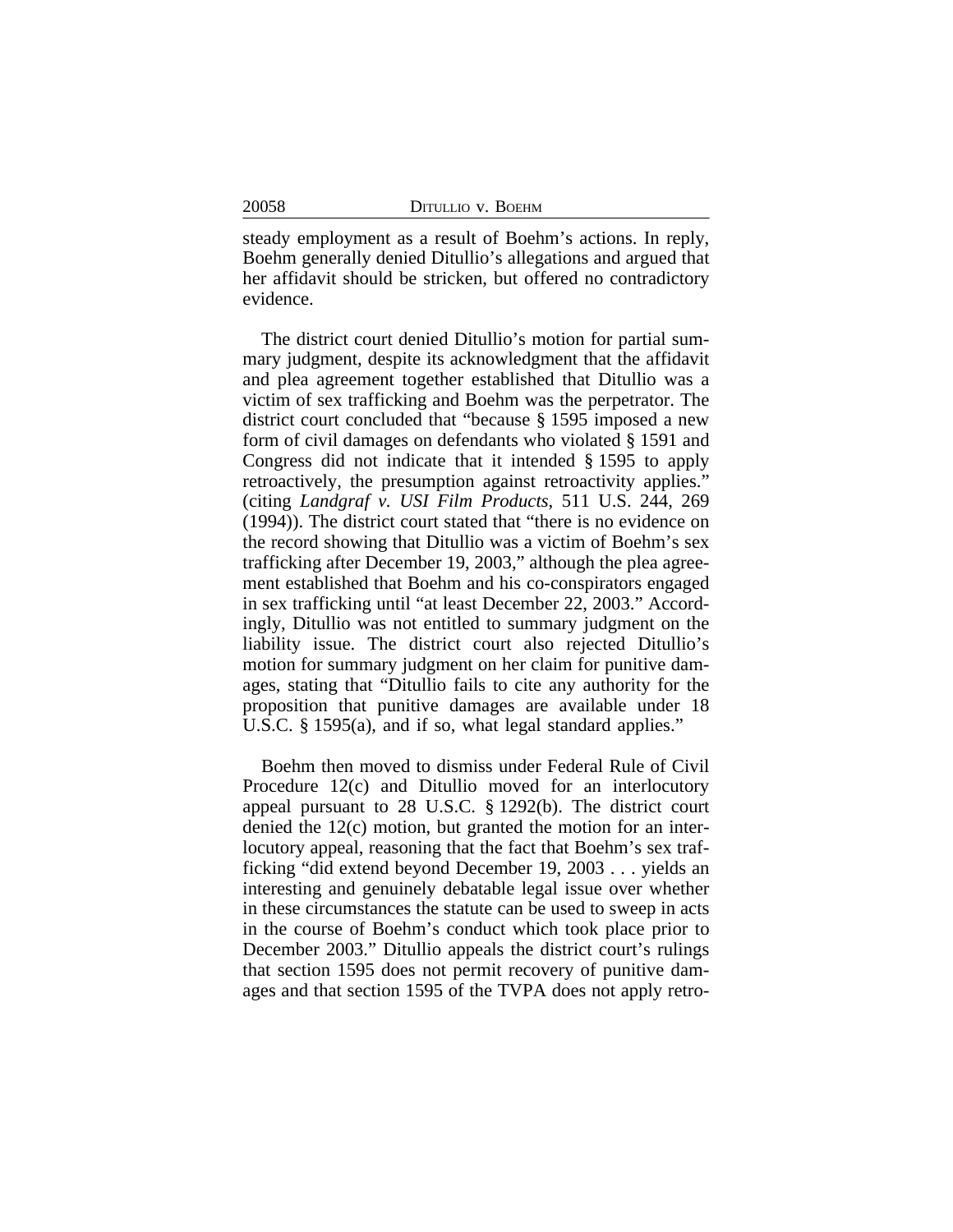| DITULLIO V. BOEHM |  |  |
|-------------------|--|--|
|-------------------|--|--|

actively to conduct that occurred prior to the date it became effective.

The district court granted Ditullio's motion to certify these issues of first impression for interlocutory appeal. We have jurisdiction under 28 U.S.C. § 1292(b).

The availability of punitive damages is reviewed de novo. *Hangarter v. Provident Life and Accident Ins. Co.*, 373 F.3d 998, 1013 (9th Cir. 2004). Whether a statute may be applied retroactively is a question of law that is reviewed de novo. *Saravia-Paguada v. Gonzales*, 488 F.3d 1122, 1129 n.10 (9th Cir. 2007).

#### III.

**[1]** The district court concluded, without analysis, that punitive damages are not available under the TVPA. The TVPA's civil remedy provision provides that a victim "may recover damages and reasonable attorneys fees" in a civil action against the perpetrator. 18 U.S.C. § 1595. Standing alone, the term "damages" is ambiguous: it could refer to compensatory damages, punitive damages, nominal damages, or some combination of the three.**<sup>3</sup>** *Black's Law Dictionary* 445-48 (9th ed. 2009) (defining damages as "money claimed by, or ordered to be paid to, a person as compensation for loss

<sup>&</sup>lt;sup>3</sup>The dissent mis-characterizes our conclusion that the term damages is ambiguous by stating that we find the statute is "silent" as to whether punitive damages are available. Our conclusion that the term "damages," standing alone, permits an award of punitive damages is supported by this court's precedent. The Torture Victim Protection Act of 1991, 28 U.S.C. § 1350 note, provides victims of torture with a civil action for "damages." This court has affirmed awards of punitive and compensatory damages under the Torture Victim Protection Act of 1991. *See Hilao v. Estate of Marcos*, 103 F.3d 789, 791, 793 n.5 (9th Cir. 1996). Federal district courts have routinely awarded punitive damages under the Torture Victim Protection Act of 1991. *See, e.g.*, *Licea v. Curacao Drydock Co.*, 584 F. Supp. 2d 1355 (S.D. Fla. 2008); *Doe v. Rafael Saravia*, 348 F. Supp. 2d 1112 (E.D. Cal. 2004); *Xuncax v. Gramajo*, 886 F. Supp. 162 (D. Mass. 1995).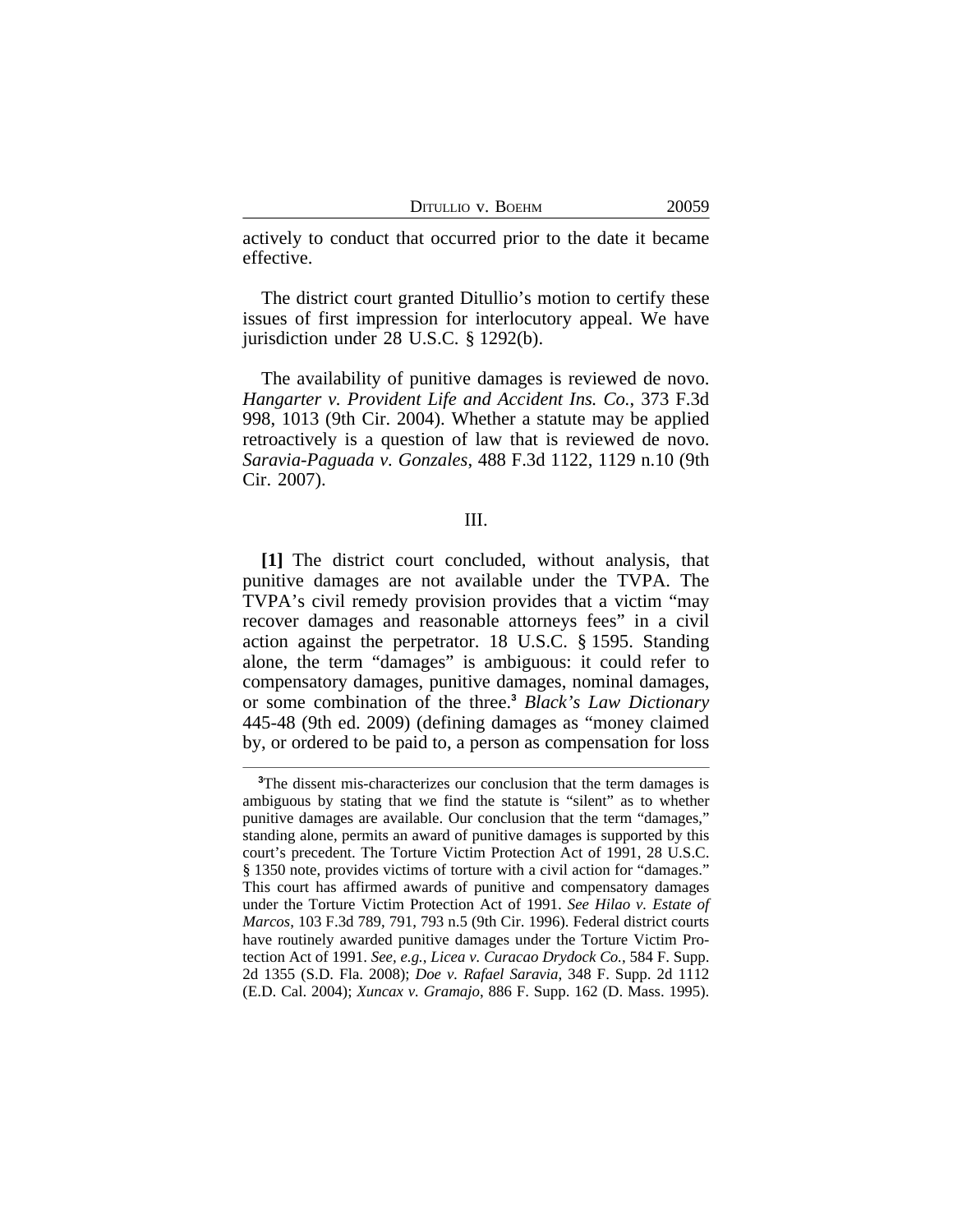| DITULLIO V. BOEHM |  |  |
|-------------------|--|--|
|-------------------|--|--|

or injury" but noting that damages may be compensatory or punitive). Ditullio argues that compensatory and punitive damages are available under the statute. She points to the legislative history of the TVPA and to cases awarding punitive damages for violations of 42 U.S.C. § 1983. Because the TVPA civil remedy provision creates a cause of action that sounds in tort, we hold that punitive damages are available.

In *Franklin v. Gwinnett County Public Schools*, the Supreme Court held that money damages are available in a civil action brought under Title IX. 503 U.S. 60, 62-63 (1992). The plaintiff in *Franklin* alleged that she had been sexually harassed by a high school teacher. *Id.* at 63. The Court reasoned, "absent clear direction to the contrary by Congress, the federal courts have the power to award any appropriate relief in a cognizable cause of action brought pursuant to a federal statute." *Id.* at 70-71.

**[2]** In tort cases, punitive damages are "awarded against a person to punish him for his outrageous conduct and to deter him and others like him from similar conduct in the future." *Restatement (Second) of Torts* § 908 (1979). Punitive damages may be awarded despite the defendant's prior criminal conviction for the same conduct. *Id.* cmt. a. Indeed, punitive damages are warranted when the defendant is found liable for "conduct involving some element of outrage similar to that usually found in crime." *Id.* cmt. b. The Supreme Court has long recognized that the common law provides for punitive damages in tort actions. "It is a well established principle of the common law . . . that in . . . all actions on the case for torts, a jury may inflict what are called exemplary, punitive or vindictive damages upon a defendant." *Barry v. Edmunds*, 116 U.S. 550, 562 (1886) (internal citation omitted).

**[3]** The Supreme Court has looked to the common law to determine the remedies available under federal statutes creating causes of action sounding in tort. The Court has applied common law principles and found that punitive damages are

20060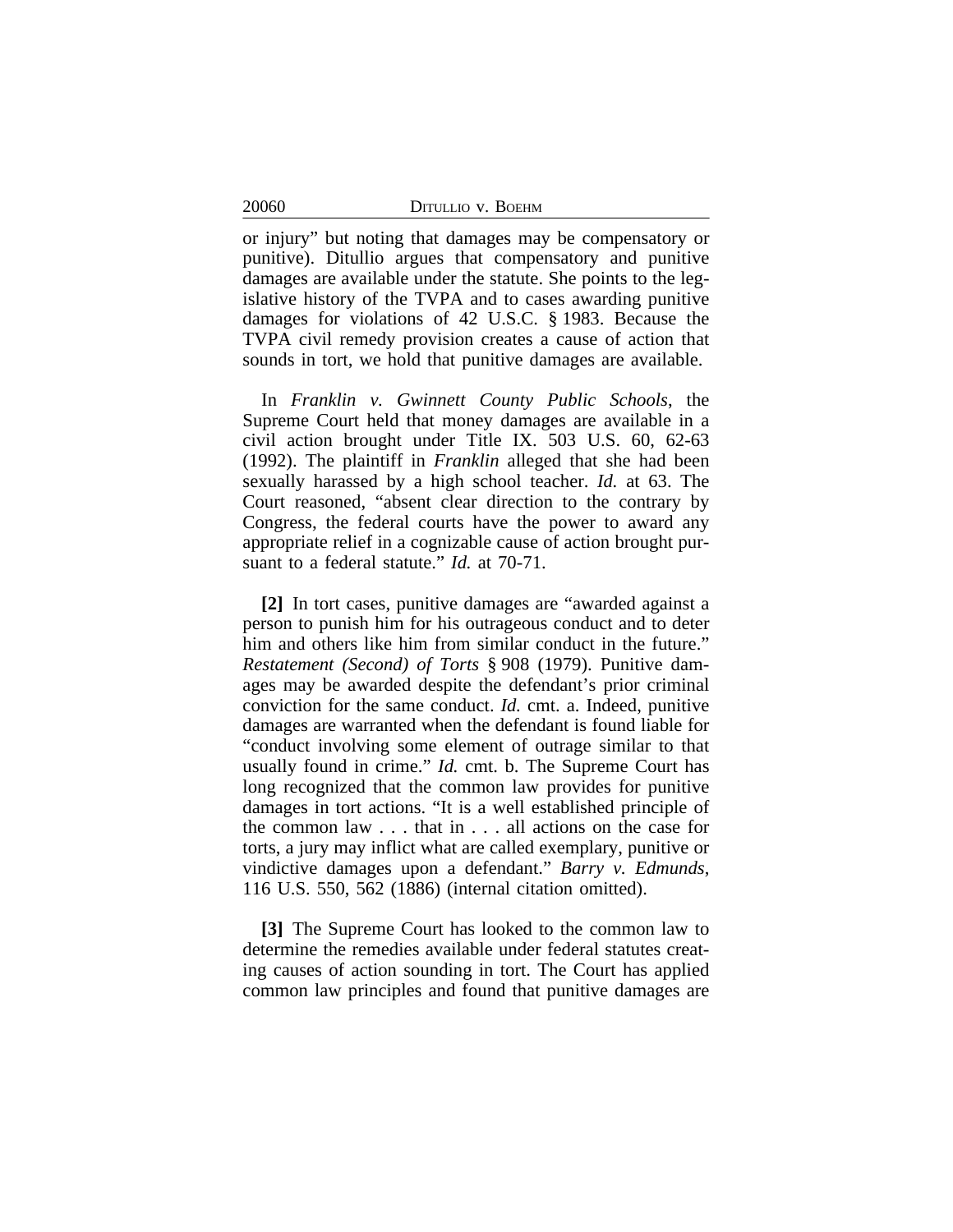| DITULLIO V. BOEHM | 20061 |
|-------------------|-------|
|-------------------|-------|

available under 42 U.S.C. § 1983. Section 1983 makes individuals acting under color of law liable for deprivations of another's federally secured rights. *Id.* Section 1983 does not use the word damages, instead it provides that a violator "shall be liable to the party injured in an action at law, suit in equity, or other proper proceeding for redress." *Id.*

Looking to the common law, the Supreme Court concluded that punitive damages are available in actions under § 1983 in *Smith v. Wade*, 461 U.S. 30 (1983). Smith was a guard at a Missouri juvenile corrections facility. *Id.* at 32. Wade, an inmate at the facility, alleged that Smith violated the Eighth Amendment when he placed Wade in a cell with other inmates who harassed, beat and sexually assaulted him. *Id.* Wade obtained a jury verdict of \$25,000 in compensatory damages and \$5,000 in punitive damages. *Id.* at 33. Smith appealed the award of punitive damages arguing that they were improper absent a showing of intentional misconduct. *Id.* at 33, 37. The Court stated that "although the precise issue of the availability of punitive damages under § 1983 has never come squarely before us, we have had occasion more than once to make clear our view that they are available." *Id.* at 35. Explaining its analysis in prior cases, the Court noted the limited legislative history for § 1983 and said "In the absence of more specific guidance, *we look first to the common law of torts* . . . with such modification or adaption as might be necessary to carry out the purpose and policy of the statute." *Id.* at 34 (emphasis added).

The Court also explained that the common law of torts "provide[s] the appropriate starting point for the [damages] inquiry under § 1983 in *Carey v. Piphus*, 435 U.S. 247, 257-58 (1978). *See also Hague v. Comm. for Indus. Org.*, 101 F.2d 774, 789 (3d Cir. 1939) *modified on other grounds* 307 U.S. 496 (1939) (action for loss of political rights "sounds in tort and the jury may award exemplary or punitive damages"). Similarly, in *Basista v. Weir*, the Third Circuit explained that in a § 1983 action, "the federal common law of damages com-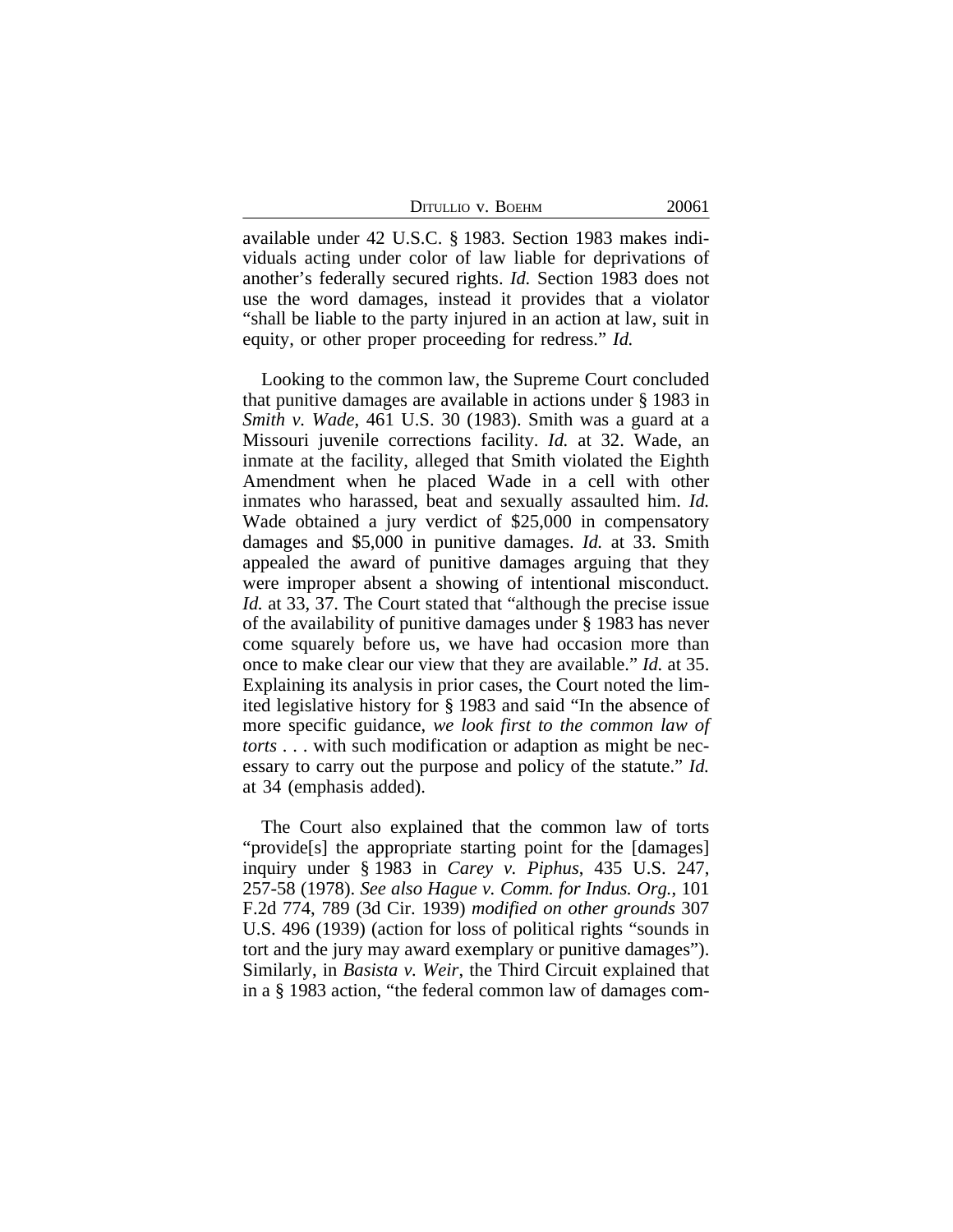| DITULLIO V. BOEHM |  |  |  |
|-------------------|--|--|--|
|-------------------|--|--|--|

20062

mands the issue of damages." **4** 340 F.2d 74, 87 (3d Cir. 1965). The plaintiff in *Basista* alleged that police officers had violated his civil rights in numerous ways during an arrest and detention. *Id.* at 79-80. The court in *Basista* concluded that the common law, which permits punitive damages, governs damages under the Civil Rights Act in part because uniformity is necessary to "effect the purposes and ends which Congress intended." *Id.* at 86. The court found the alternative, applying state law to determine damages under section 1983, unacceptable. *Id.*

**[4]** As the Supreme Court has done to determine the scope of remedies available under federal statutes, we turn to common law principles to determine whether punitive damages are available under the TVPA civil action provision. We follow the "general rule" that we should award "any appropriate relief in a cognizable cause of action brought pursuant to a federal statute." *Franklin*, 503 U.S. at 71. Punitive damages are generally appropriate under the TVPA civil remedy provision because it creates a cause of action for tortious conduct that is ordinarily intentional and outrageous. A plaintiff bringing a civil action under the TVPA must prove that the defendant has engaged in human trafficking, which Congress described as "a contemporary manifestation of slavery." Pub.

**<sup>4</sup>**We are mindful of the Supreme Court's admonition that federal courts are not authorized to "derive 'general' common law." *See Sosa v. Alvarez-Machain*, 542 U.S. 692, 729 (2004) (citing *Erie Ry. Co. v. Tompkins*, 304 U.S. 64 (1938)). The Court has distinguished use of the common law to "do no more than identify the scope of the remedy Congress itself has provided" from the impermissible invocation of "some broad-ranging common-law source for creating a cause of action." *Tex. Indus., Inc. v. Radcliff Materials, Inc.*, 451 U.S. 630, 645-46 (1981).

We also note that the Supreme Court has held that punitive damages are not available under statutes enacted under Congress' Spending Clause powers, unless the statute expressly provides for punitive damages. *See Barnes v. Gorman*, 536 U.S. 181, 186-90 (2002). *Barnes* is inapplicable to the TVPA, which Congress enacted under its Commerce Clause powers. *See* 18 U.S.C. § 1591(a); H.R. Rep. No. 108-264(I), at 14 (2003).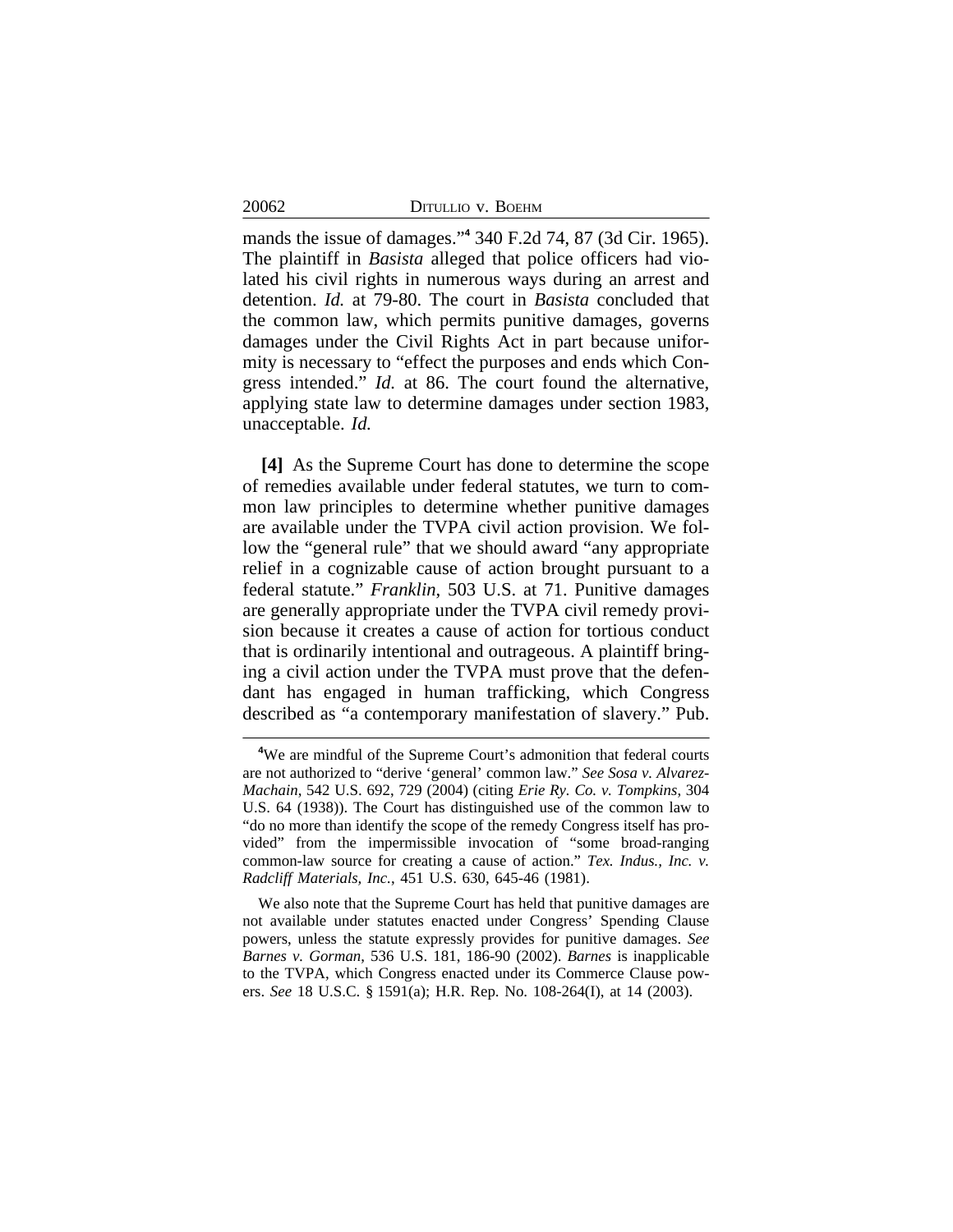| DITULLIO V. BOEHM | 20063 |
|-------------------|-------|
|-------------------|-------|

L. No. 106-386, § 102, 114 Stat. 1488 (2000) (codified as amended at 18 U.S.C. § 1589 et seq.). Such conduct obviously meets the common law standards for award of punitive damages because it is both intentional and outrageous. Moreover, permitting punitive damages is consistent with Congress' purposes in enacting the TVPA, which include increased protection for victims of trafficking and punishment of traffickers. We therefore hold that punitive damages are available under 18 U.S.C. § 1595.**<sup>5</sup>** Ditullio should be permitted to present her case for such damages before a jury.

IV.

Ditullio seeks to apply § 1595 to conduct that straddles its December 19, 2003 effective date. While the bulk of the conduct for which she seeks damages occurred before December 19, 2003, she alleges the conduct continued at least until Boehm's arrest on December 22, 2003. Ditullio argues that the TVPA's civil remedy provision can be applied retroactively to conduct before December 19, 2003.

#### **[5]** The Supreme Court has recognized a "time honored

**<sup>5</sup>**The dissent turns to the legislative history of the TVPA and reaches the opposite result. The dissent emphasizes that a previous draft of the TVPA provided for "actual damages, punitive damages, reasonable attorney's fees and other litigation costs reasonably incurred" but the statute as enacted provides only for "damages and reasonable attorney's fees." Dissent at 20072-73. The legislative history is not as clear as the dissent suggests; Congress did not simply remove the phrase "punitive damages" from the TVPA, instead it replaced the terms "actual damages and punitive damages" with the more general term "damages." Neither the significance of this change nor the reason for it appear in the legislative history. The dissent posits that the change may have been the result of a DOJ letter arguing to eliminate the entire civil action provision. Whatever weight Congress may have given the letter, Congress ultimately did not agree with the DOJ because it did not remove the civil action provision from the final bill. Neither the text of the TVPA, nor its legislative history, resolve the question of availability of punitive damages; Congress may have intentionally left this question to the Courts.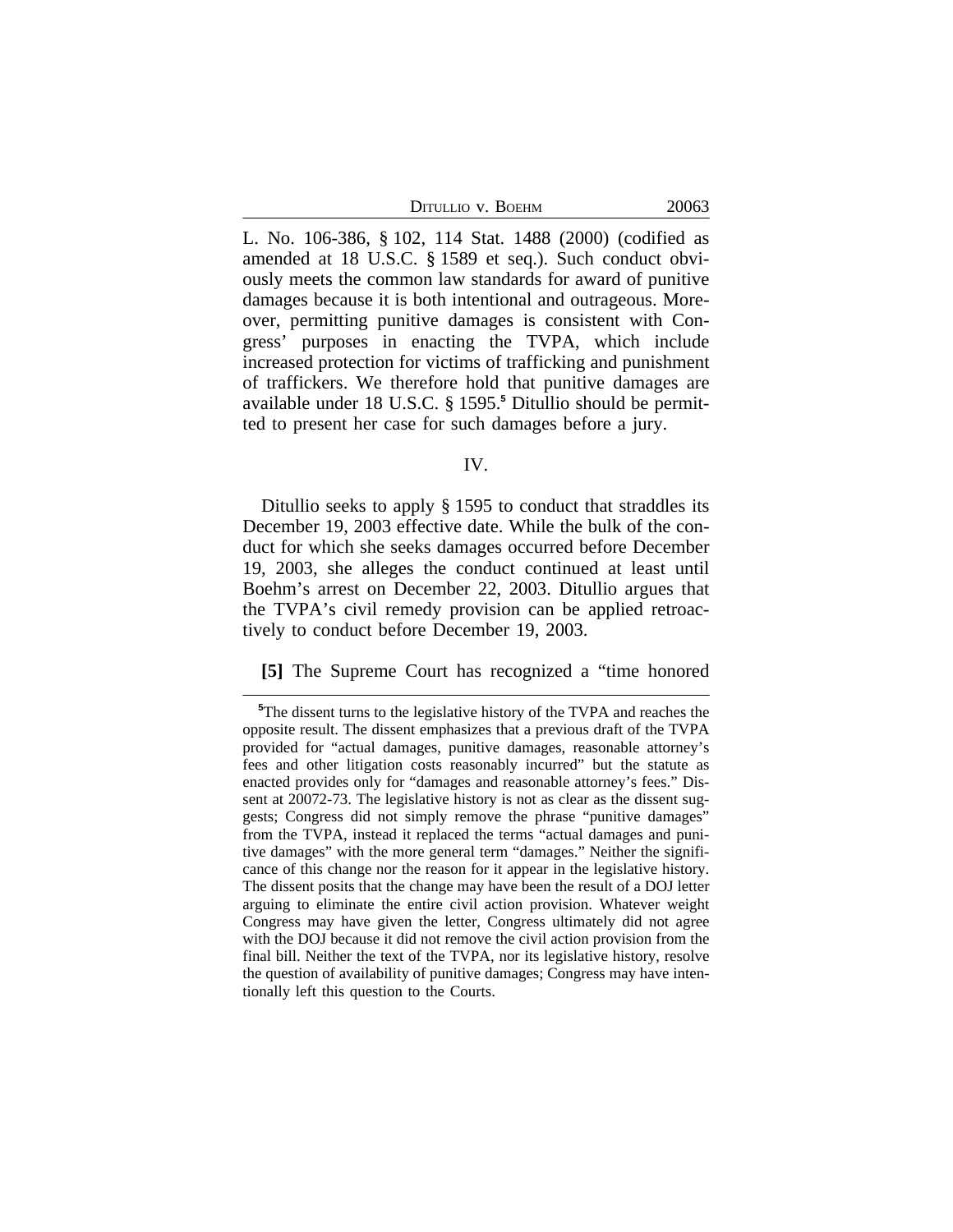20064 DITULLIO V. BOEHM

presumption [that] unless Congress has clearly manifested its intent to the contrary," "the legal effect of conduct should ordinarily be assessed under the law that existed when the conduct took place." *Hughes Aircraft Co. v. United States*, 520 U.S. 939, 946 (1997) (quoting *Landgraf v. USI Film Prods.*, 511 U.S. 244, 265, 268 (1994)). "The aim of the presumption is to avoid unnecessary *post hoc* changes to legal rules on which parties relied in shaping their primary conduct." *Republic of Austria v. Altmann*, 541 U.S. 677, 696 (2004). Courts apply a two-step analysis "when an objection is made to applying a particular statute said to . . . impose some burden on the basis of an act or event preceding the statute's enactment." *Fernandez-Vargas v. Gonzales,* 548 U.S. 30, 37 (2006). First, the court looks to "whether Congress has expressly prescribed the statute's proper reach." *Id.* at 37 (quoting *Landgraf*, 511 U.S. at 280). If the answer to the first question is "yes," the statute applies retroactively unless it runs afoul of the constitution. *Landgraf*, 511 U.S. at 280. If the answer is "no," the court "asks whether applying the statute to the person objecting would have a retroactive consequence in the disfavored sense." *Fernandez-Vargas*, 548 U.S. at 37. If so, the statute cannot apply retroactively absent a clear indication that Congress intended that result. *Id.* at 37-38.

**[6]** Congress did not expressly state that section 1595 applies to conduct pre-dating its enactment. Thus, the dispositive question is whether the provision has a "retroactive consequence." Ditullio makes two arguments that it does not. First, she argues that "§ 1595 does not impose new consequences" because she could already recover damages from Boehm under state law. Second, Ditullio argues that her case arises out of a "continuing violation"—that is, that because she has alleged that Boehm engaged in prohibited conduct directed towards her *after* the TVPA's enactment, the statute does not actually affect conduct *completed* before the statute's enactment. These arguments are unavailing. We hold that § 1595 of the TVPA cannot be applied retroactively to con-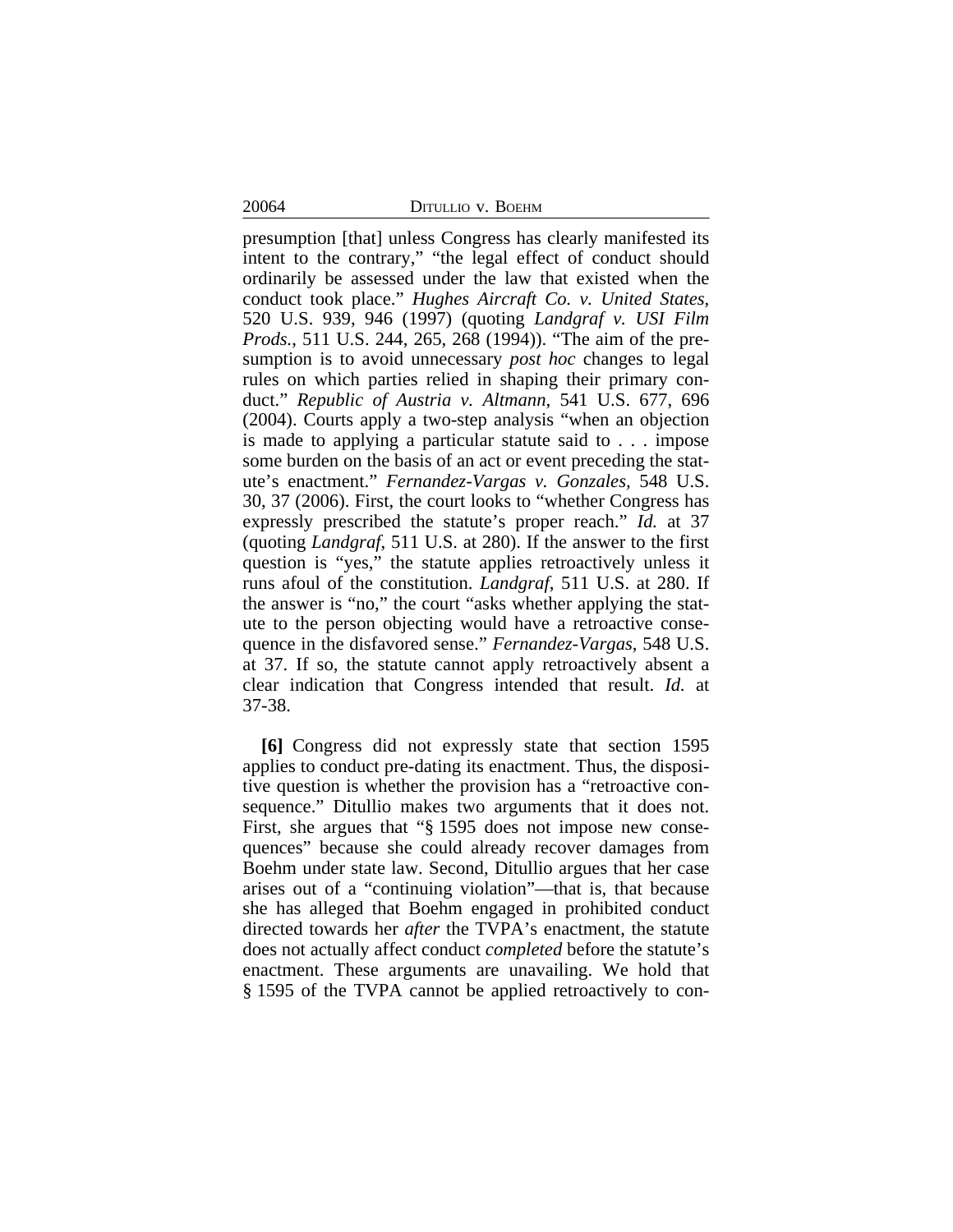duct before December 19, 2003 because to do so would impose new burdens and consequences on Boehm for preenactment conduct.

## a. *Retroactive Consequence*

"A statute does not operate 'retrospectively' merely because it is applied in a case arising from conduct antedating from the statute's enactment . . . . Rather, the court must ask whether the new provision attaches new legal consequences to events completed prior to its enactment." *Landgraf*, 511 U.S. at 269-70 (internal citation omitted). The Supreme Court has emphasized that there is no test for when a statute attaches new legal consequences; rather it "is a matter on which judges tend to have sound instincts and familiar considerations of fair notice, reasonable reliance, and settled expectations offer sound guidance." *Id.* at 270. (internal quotation marks, alterations, and citation omitted).

**[7]** The most common formulation of a "retroactive consequence" was articulated in *Landgraf.* There, the Supreme Court considered whether § 102 of the Civil Rights Act of 1991 (permitting victims of employment discrimination actionable under Title VII to seek compensatory and punitive damages in a jury trial) could be used by a plaintiff complaining of discrimination predating the Act's effective date, but whose case was pending when the Act took effect. 511 U.S. 244, 249-50. The Court recognized that a statute operates retrospectively if it "takes away or impairs vested rights acquired under existing laws, or creates a new obligation, imposes a new duty, or attaches a new disability, in respect to transactions or considerations already past." *Id.* at 269 (quoting *Soc. for Propagation of the Gospel v. Wheeler*, 22 F.Cas. 756 (No. 13, 156) (CCNH 1814) (Story, J.)).**<sup>6</sup>** It held

**<sup>6</sup>** In *Hughes Aircraft*, the Court rejected the argument that this language defined the "outer limits of impermissible retroactivity." 520 U.S. at 946-47. It stated that *Landgraf* "merely described that any such effect con-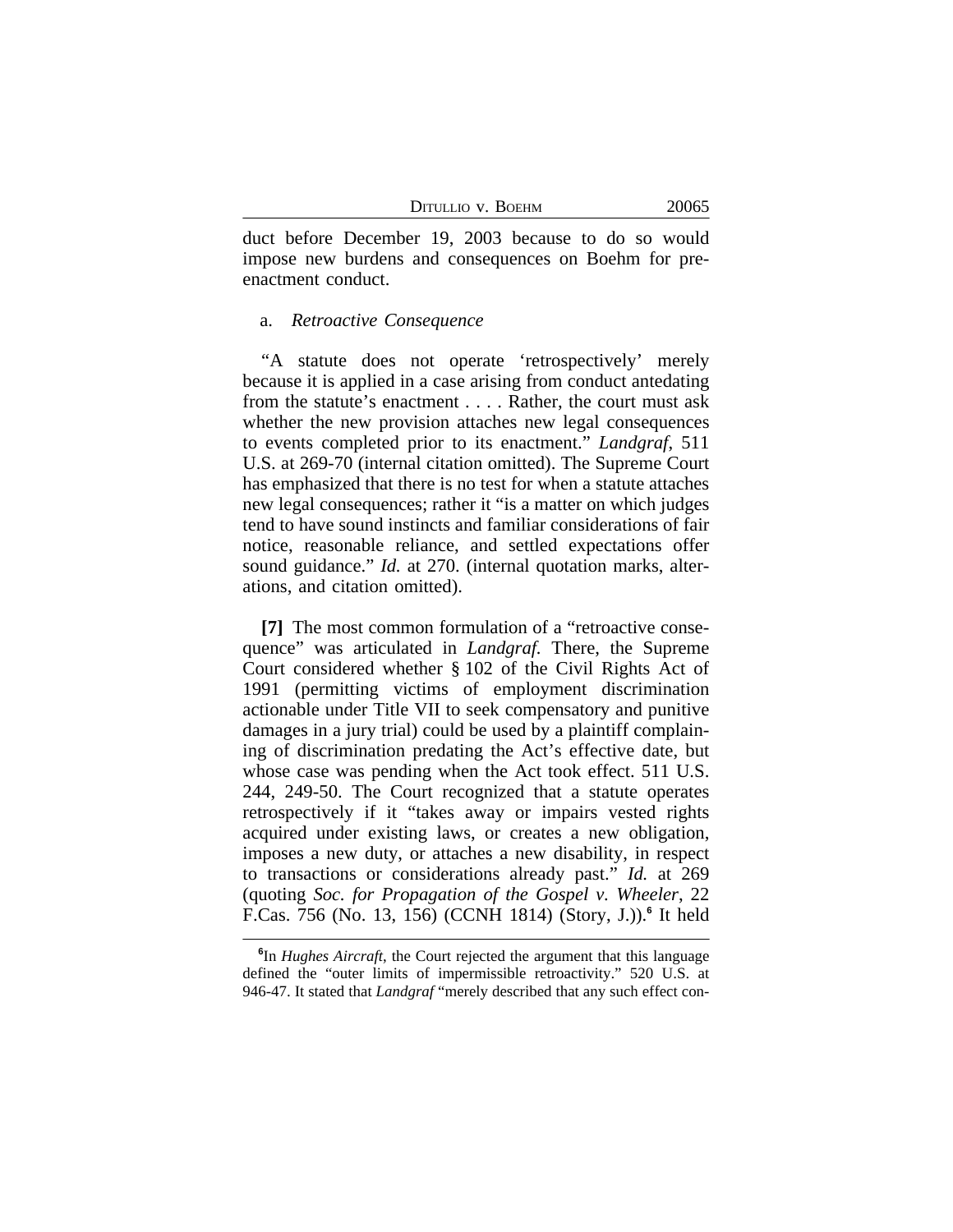| DITULLIO V. BOEHM |  |  |
|-------------------|--|--|
|-------------------|--|--|

20066

that the subsection of § 102 authorizing punitive damages would clearly have a retroactive effect, and noted that punitive damages "share key characteristics of criminal sanctions," so that "[r]etroactive imposition of punitive damages would raise a serious constitutional question" even if Congress has explicitly authorized punitive damages for preenactment conduct. *Landgraf*, 511 U.S. at 281. The Court also recognized that compensatory damages, which are "quintessentially backward looking," "would attach an important new legal burden" to conduct. *Id.* at 282-83. *Landgraf* establishes that statutes authorizing punitive and compensatory damages create new liabilities, and may not be imposed retroactively absent clear congressional intent. *Id.* at 281-83.

**[8]** Section 1595 creates a civil cause of action that permits victims of trafficking to recover compensatory and punitive damages from individuals who violate the TVPA.**<sup>7</sup>** It changed substantive law and attached new legal burdens to violations of the TVPA. As a result, under *Landgraf*, section 1595 cannot apply retroactively to conduct that occurred before its effective date.

Ditullio argues that Alaska Statutes § 09.55.650 subjected Boehm to liability before the TVPA's civil remedies provision was enacted. The statute permits "[a] person who, as a minor under 16 years of age, was the victim of sexual abuse" to "maintain an action for recovery of *damages* against the perpetrator . . . *for an injury or condition suffered as a result of the sexual abuse*." Alaska Stat. § 09.55.650 (emphasis

stituted a *sufficient*, rather than a *necessary*, condition for invoking the presumption against retroactivity. *Id.* at 947. The Court did not, however, elaborate on the "outer limits" of impermissible retroactivity, instead holding that even applying Justice Story's formulation, the statute at issue had a retrospective effect. *Id.*

<sup>&</sup>lt;sup>7</sup>Even if the remedies under § 1595 were limited to compensatory damages, it would attach new legal burdens and consequences to violations of the TVPA.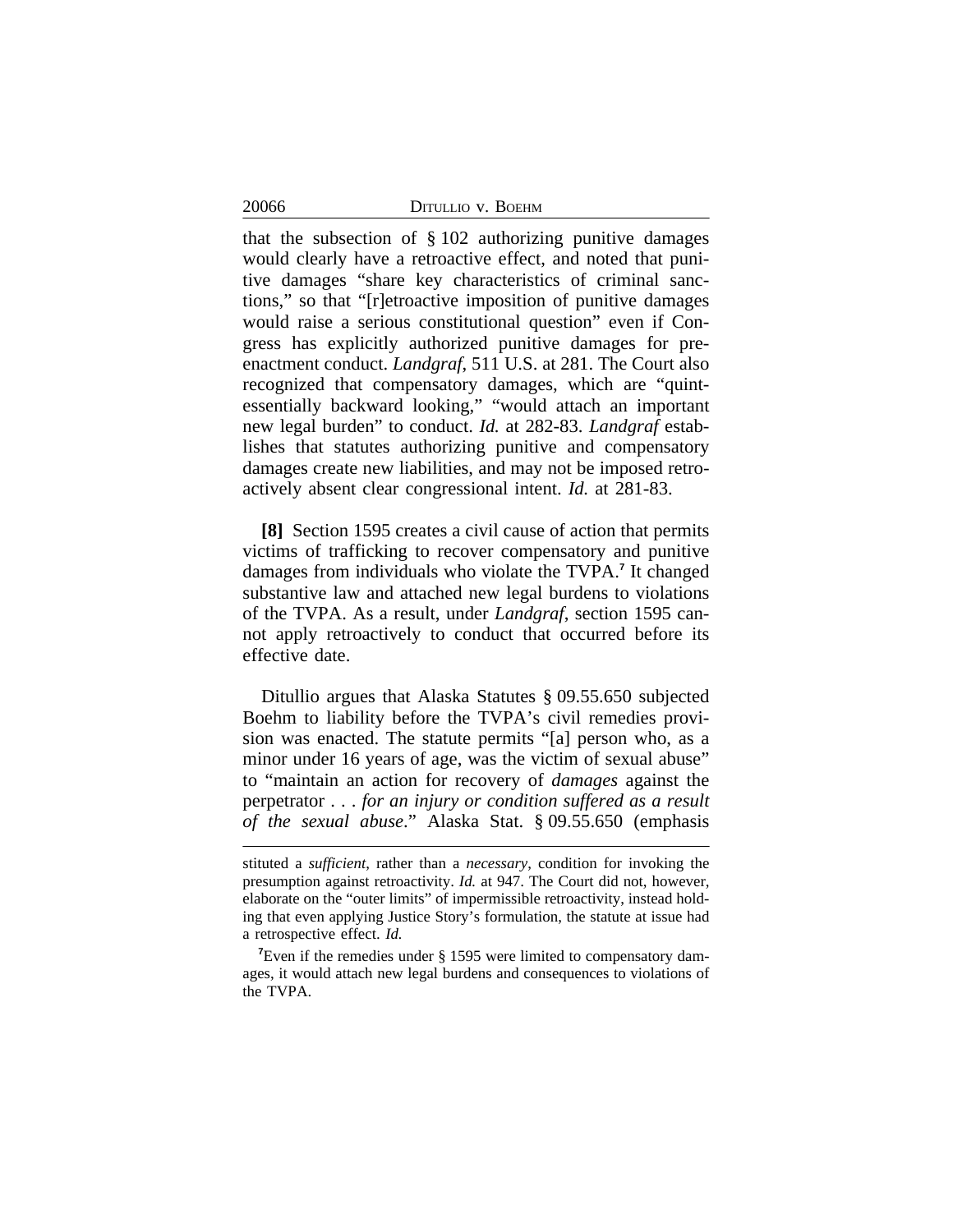| DITULLIO V. BOEHM | 20067 |
|-------------------|-------|
|-------------------|-------|

added). The TVPA civil remedy provision creates liability for conduct that is not encompassed by the Alaska statute. For example, under the TVPA there is liability for benefitting from sex trafficking of children. A person could violate this provision without ever having sexual contact with a minor; it therefore proscribes more than "sexual abuse" of a minor. *Compare* 18 U.S.C. §§ 1591, 1595 *with* Alaska Stat. § 09.55.650. Accordingly, Ditullio's argument that state law already permitted the full recovery available under § 1595 fails.

# b. *"Continuing Violation" Theory*

Ditullio next argues that because "Boehm admitted that his conduct continued past the effective date of § 1595," the conduct was not *completed* before the statute took effect, and so the presumption against retroactivity is inapplicable. Ditullio relies on a line of immigration cases applying *Landgraf* to statutes whose retroactive application would interfere with vested rights. She argues that the party objecting to retroactive application of a statute must show reasonable reliance on the law as it existed prior to the new statute. *See e.g.*, *INS v. St. Cyr*, 533 U.S. 289 (2001); *Camins v. Gonzales*, 500 F.3d 872 (9th Cir. 2007). The issue in this case is whether retroactive application of § 1595 would create new liabilities under the TVPA, not whether it would interfere with vested rights, which is a separate line of analysis under *Landgraf*. *See Fernandez-Vargas*, 548 U.S. at 44 n.10 (distinguishing *St. Cyr*, "We understand Fernandez-Vargas' claim as falling within the second . . . categor [y] of retroactivity (new consequence of past acts), not the first category of canceling vested rights"). *St. Cyr* and its progeny are therefore inapposite.

The most analogous "continuing violation" cases consider employment discrimination that straddles the effective date of § 102 of the Civil Rights Act of 1991. In *Yamaguchi v. United States Dep't of the Air Force*, 109 F.3d 1475 (9th Cir. 1997), plaintiff brought a Title VII action, claiming sexual harass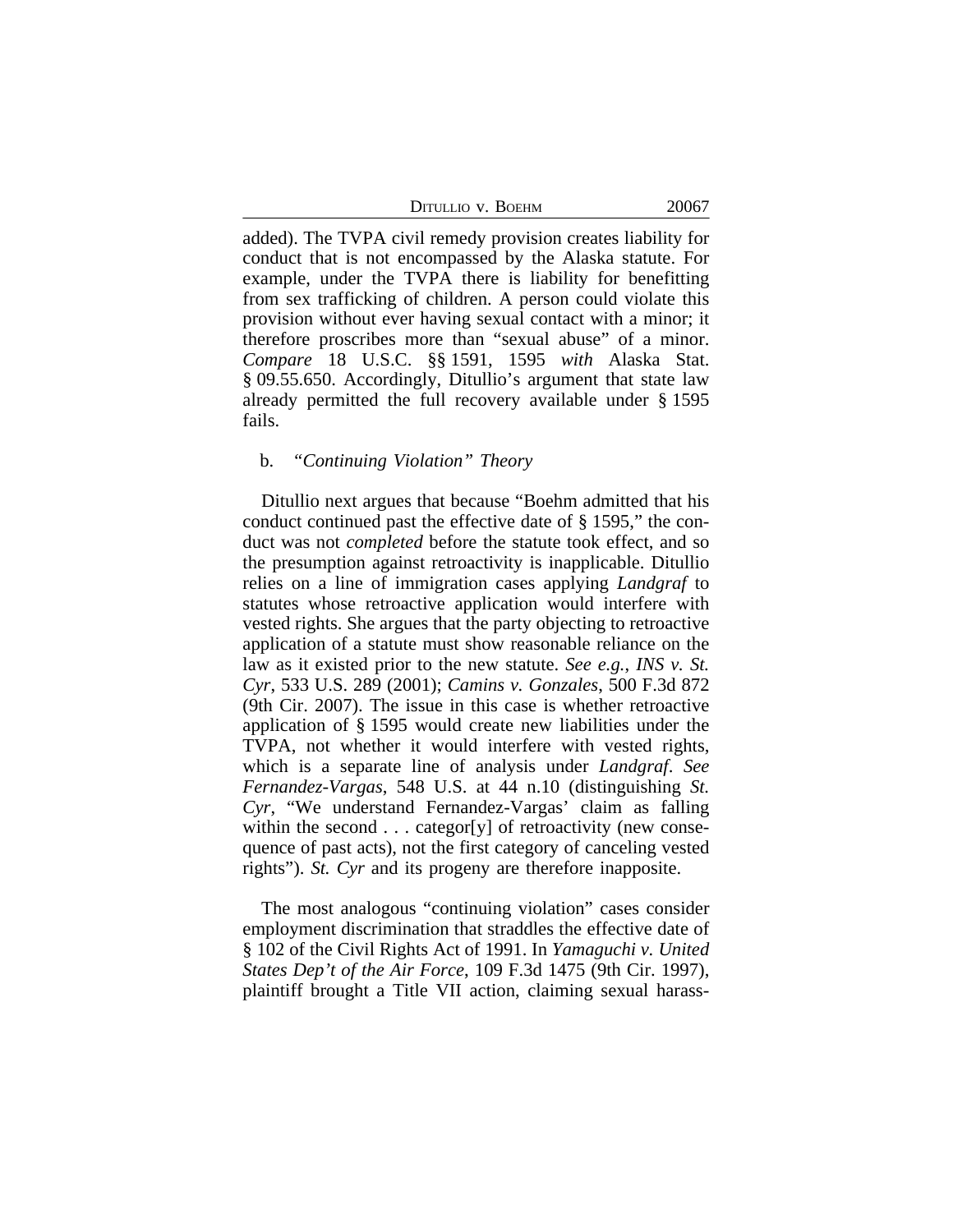20068 DITULLIO v. BOEHM

ment by Clark, a male co-worker, and sex discrimination based on her supervisor's failure to discipline Clark, her demotion, and her eventual termination. *Id.* at 1480. Some of the conduct occurred prior to the effective date of § 102, while some occurred after. This court held that, under *Landgraf*, Yamaguchi was "not entitled to compensatory damages and a jury trial for Clark's harassing conduct which occurred prior to November 21, 1991." *Id.* at 1482. On the other hand, the court stated that "Clark's harassment was a 'continuing violation' which began prior to the effective date of the [Civil Rights Act] and continued thereafter." *Id.* Thus, the court held, Yamaguchi "is entitled to pursue compensatory damages and a jury trial for post-November 21, 1991 conduct." *Id.*

**[9]** Under *Yamaguchi*, the continuing violation theory was not sufficient to overcome the *Landgraf* presumption against retroactivity for a provision creating new civil liabilities. This court's holding in *Yamaguchi* is consistent with cases in other circuits. *See, e.g., Caviness v. Nucor-Yamato Steel Co.*, 105 F.3d 1216, 1218 (8th Cir. 1997) (holding that the jury was erroneously instructed that it could award compensatory damages for illegal actions occurring before the effective date of § 102 of the Civil Rights Act of 1991 and remanding for a new trial); *Tomasello v. Rubin,* 167 F.3d 612, 619-20 (D.C. Cir. 1999) (rejecting plaintiff 's argument that a continuing violation permits recovery for pre-Nov. 21, 1991 acts, noting that it has only entertained a "continuing violation" theory when necessary to give effect to the statutory purpose); *but see Place v. Abbott Lab.*, 215 F.3d 803, 807-08 (7th Cir. 2000) (declining to opine on the viability of the continuing violation theory, but stating that plaintiffs' allegations did not fit that mold); *DeNovellis v. Shalala*, 124 F.3d 298, 307 n.4 (1st Cir. 1997) (recognizing the viability of the theory but rejecting its application to plaintiff 's case). Section 1595 is similar to the provision at issue in *Yamaguchi*. Both provisions create civil actions for conduct that was already illegal prior to their enactment. *Yamaguchi* therefore governs in this case. The continuing violation theory cannot be applied to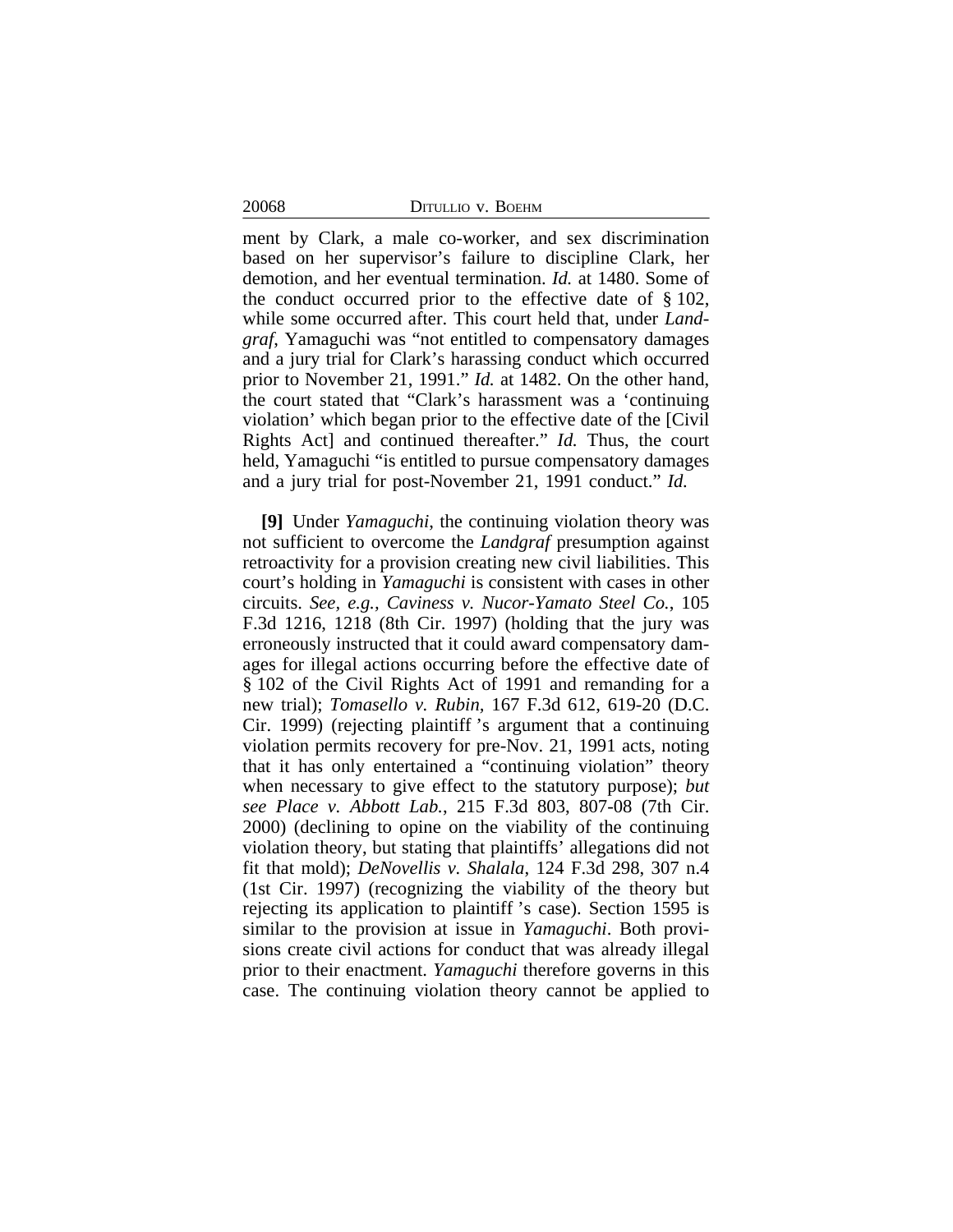DITULLIO V. BOEHM 20069

overcome the presumption against retroactive application of § 1595.

**[10]** For the foregoing reasons, we hold that § 1595 does not apply to pre-December 19, 2003 conduct. Permitting recovery for all of Boehm's alleged conduct would be an impermissible retroactive application of § 1595. No authority supports the position that a civil provision increasing liability for the entirety of a continuing violation does not have a retroactive consequence. This court's most analogous decision in *Yamaguchi* bars such retroactive application of a statute's damages provision.

V.

**[11]** We reverse the district court's determination that punitive damages are unavailable under the TVPA. We affirm the district court's conclusion that § 1595 cannot be applied retroactively to create liability for conduct that occurred before December 19, 2003. Whether Boehm engaged in conduct with Ditullio that violates the TVPA after December 19, 2003 is a factual question to be resolved on remand.

The parties shall bear their owns costs on appeal.

REVERSED IN PART AND AFFIRMED IN PART

CALLAHAN, Circuit Judge dissenting:

I agree with my colleagues that 18 U.S.C. § 1595 does not apply to Boehm's pre-December 19, 2003 conduct. However, despite Boehm's abhorrent conduct, I dissent from the majority's determination that punitive damages are available under § 1595. It may be desirable to authorize the recovery of punitive damages under § 1595, but Congress has yet to do so, and we are not empowered to do so for Congress.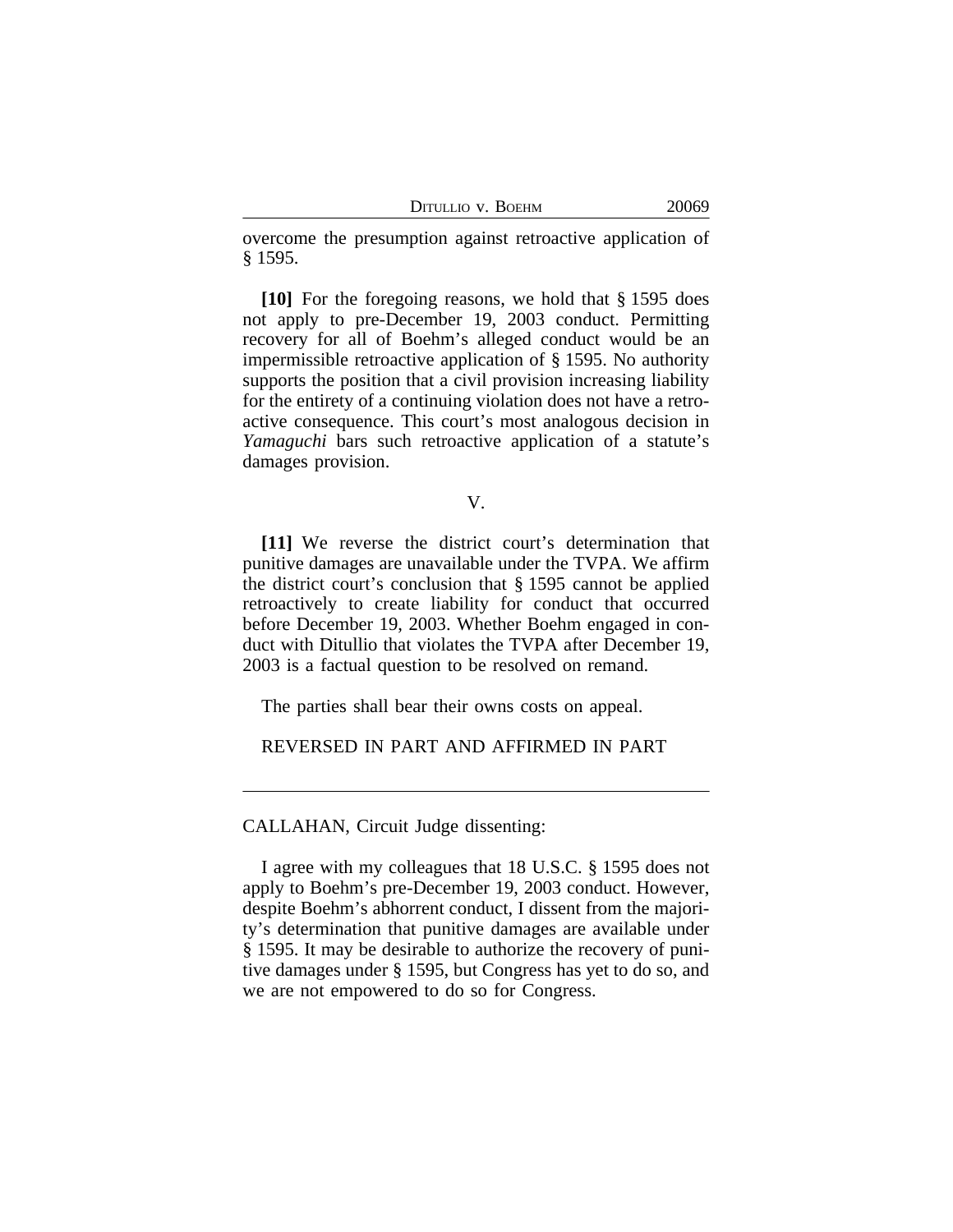20070

The majority's reasoning is straightforward: (a) the statute is basically silent as to the availability of punitive damages; (b) punitive damages were allowed in common law when a tort was intentional and outrageous; (c) trafficking in humans almost by definition is intentional and outrageous; and (d) therefore a victim may seek punitive damages under § 1595.

The attraction of this approach is its simplicity. However, the Supreme Court's relevant opinions require a more sophisticated approach, one based on Congress's intent at the time the statute was enacted as well as an analysis of the law at that time.

The majority relies heavily on the Supreme Court's opinion in *Smith v. Wade*, 461 U.S. 30 (1983), in holding that it can look to the common law of torts to determine whether punitive damages are available under § 1595. It is true that *Wade* held that punitive damages are available under 42 U.S.C. § 1983, but *Wade* was a 5-4 decision, and more importantly, applying the Court's approach in *Wade* to § 1595 results in a determination that punitive damages are not available under the statute.

Section 1983 is derived from the Civil Rights Act of 1871. *Id*. at 34-35. The majority opinion in *Wade*, finding little evidence of Congress's intent in 1871, looked to common law as it then existed. *Id*. at 32. The majority basically reasoned that under common law "the punitive damages doctrine" was "accepted as settled law." However, then-Justice Rehnquist made a strong argument in his dissent that "a significant number of American jurisdictions refuse to condone punitive damage awards." 461 U.S. at 59.**<sup>1</sup>** Whatever the relative merits of the

<sup>&</sup>lt;sup>1</sup>Justice Rehnquist's dissent was joined by Chief Justice Burger and Justice Powell. Justice Rehnquist noted:

A fundamental premise of our legal system is the notion that damages are awarded to compensate the victim — to redress the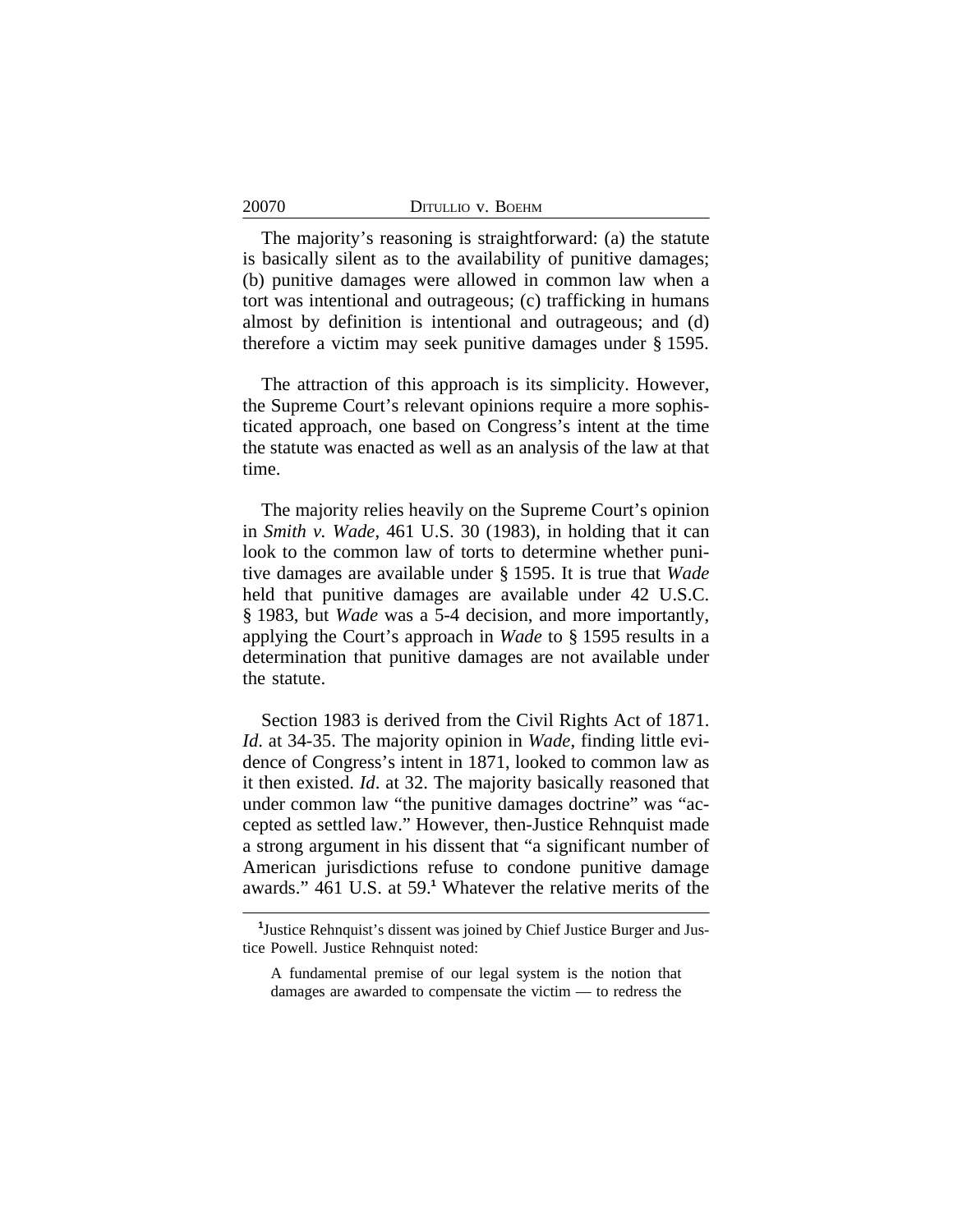| DITULLIO V. BOEHM |  |  |
|-------------------|--|--|
|-------------------|--|--|

competing positions, the Court's essential inquiry was to look to the law as it existed when Congress passed the legislation. The Supreme Court continues to adhere to this approach. *See Atlantic Sounding Co. v. Townsend*, 129 S. Ct. 2561, 2573 (2009) (quoting from *Miles v. Apex Marine Corp.*, 498 U.S. 19, 32 (1990), that "We assume that Congress is aware of existing law when it passes legislation.").

Section 1595 was enacted as part of the Trafficking Victims Protection Act ("TVPA") in 2000. Pub. L. No. 106-386,

. . . .

Punitive damages are generally seen as a windfall to plaintiffs, who are entitled to receive full compensation for their injuries but no more. Even assuming that a punitive "fine" should be imposed after a civil trial, the penalty should go to the state, not to the plaintiff — who by hypothesis is fully compensated. Moreover, although punitive damages are "quasi-criminal," *Huber v. Teuber*, 10 D.C. 584, 590 (1877), their imposition is unaccompanied by the types of safeguards present in criminal proceedings. This absence of safeguards is exacerbated by the fact that punitive damages are frequently based upon the caprice and prejudice of jurors. Walther & Plein, Punitive Damages; A Critical Analysis, 49 Marq. L. Rev. 369 (1966).

461 U.S. at 57-59.

injuries that he or she actually has suffered. D. Dobbs, Remedies § 3.1 (1973); C. McCormick, The Law of Damages 1 (1935). In sharp contrast to this principle, the doctrine of punitive damages permits the award of "damages" beyond even the most generous and expansive conception of actual injury to the plaintiff. This anomaly is rationalized principally on three grounds. First, punitive damages "are assessed for the avowed purpose of visiting *a punishment* upon the defendant." C. McCormick, Law of Damages 275 (1935) (emphasis added); D. Dobbs, Handbook of the Law of Remedies § 3.9, at 205 (1973); K. Redden, Punitive Damages, § 2.1 (1980); *Electrical Workers v. Foust*, 442 U.S. 42, 48, 99 S. Ct. 2121, 2125, 60 L. Ed.2d 698 (1979). Second, the doctrine is rationalized on the ground that it deters persons from violating the rights of others. *Ibid*. Third, punitive damages are justified as a "bounty" that encourages private lawsuits seeking to assert legal rights. *Ibid*.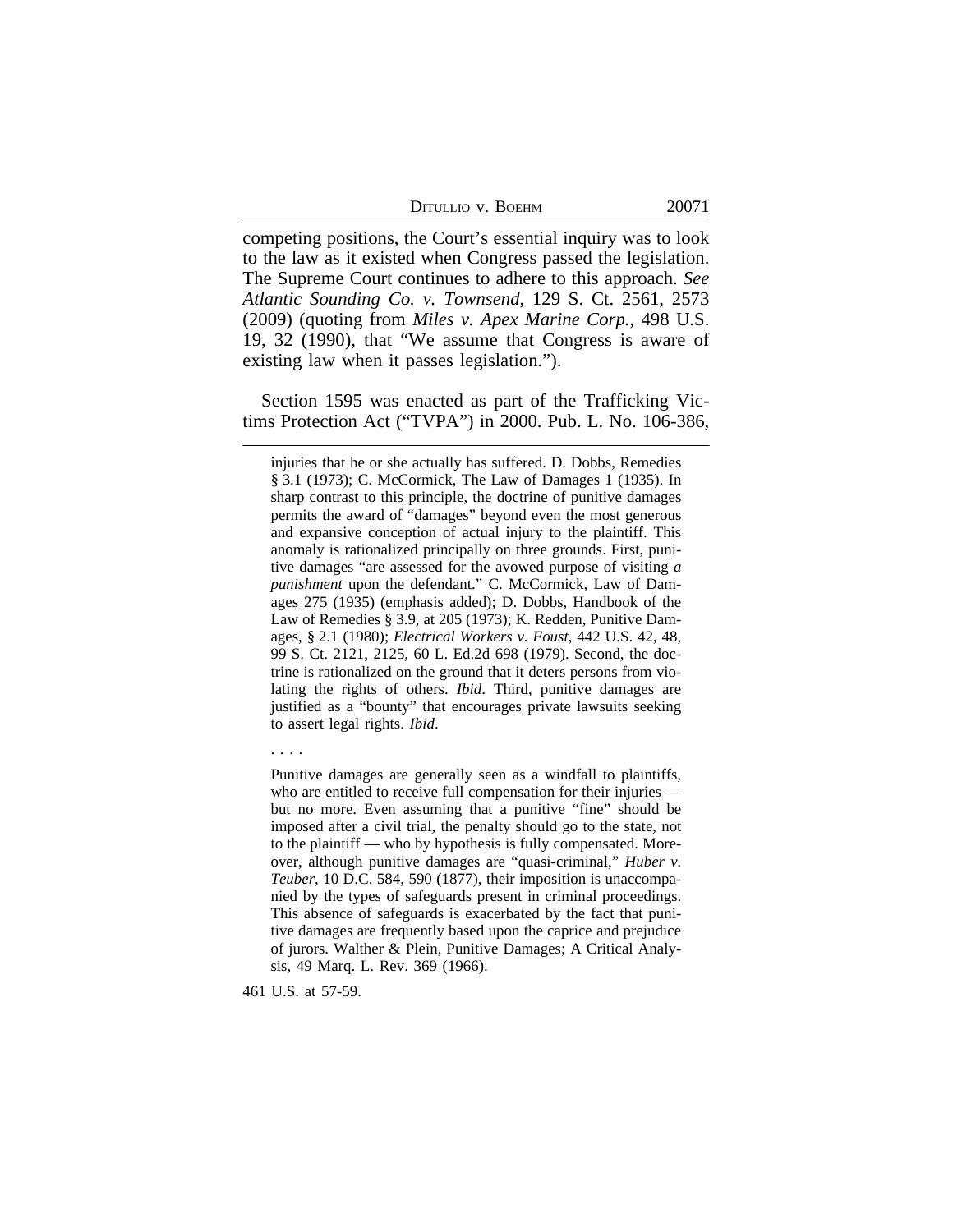20072 DITULLIO v. BOEHM

114 Stat. 1464 (codified at 22 U.S.C. §§ 7101-7200 (2000)). In the intervening 130 years since the Civil Rights Act of 1871, the law has changed, and Congress, far from relying silently on common law, has demonstrated its ability to include, or not include, claims for punitive damages when it enacts legislation. For example, in the Civil Rights Act of 1991, Congress amended Title VII to authorize the recovery of compensatory and punitive damages in certain circumstances. *See United States v. Burke*, 504 U.S. 229, 232 n.2 (1992). Also, in 1989, Congress amended § 104(a)(2) of the Internal Revenue Code to provide that punitive damages were not sheltered from taxation. *Id*. at 244 n.3 (Justice Scalia concurring in the judgment). These actions, which took place prior to the TVPA, are noted in Supreme Court opinions and are representative of many other Congressional actions establishing that, by 2000, whether a federal statute authorized punitive damages depended on Congressional intent rather than on the existing common law.

The first draft of the TVPA, dated November 22, 1999, provided a civil action for a violation of § 1589, stating "the court may award actual damages, punitive damages, reasonable attorneys' fees and other litigation costs reasonably incurred." H.R. Rep No. 106-487(I), at 7 (1999). A second draft contained the same provision. H.R. Rep. No. 106- 487(II), at 8 (2000). However, the third and final version of the TVPA, dated October 5, 2000, eliminated the civil damages provision altogether. H.R. Rep. No.106-939 (2000) (conf. rep.). Thus, as enacted in 2000, the TVPA did not create a private cause of action for damages, ordinary or punitive. Pub. L. No. 106-386. Instead, Congress focused on harsher criminal penalties.**<sup>2</sup>**

**<sup>2</sup>**President Clinton, in announcing his signing the TVPA into law, gave a summary of the ways in which the new legislation would combat human trafficking. He stated that the law "create[d] new felony criminal offenses for trafficking in human beings and subjects any person convicted of any of these new crimes to forfeiture of his or her assets." *White House Office*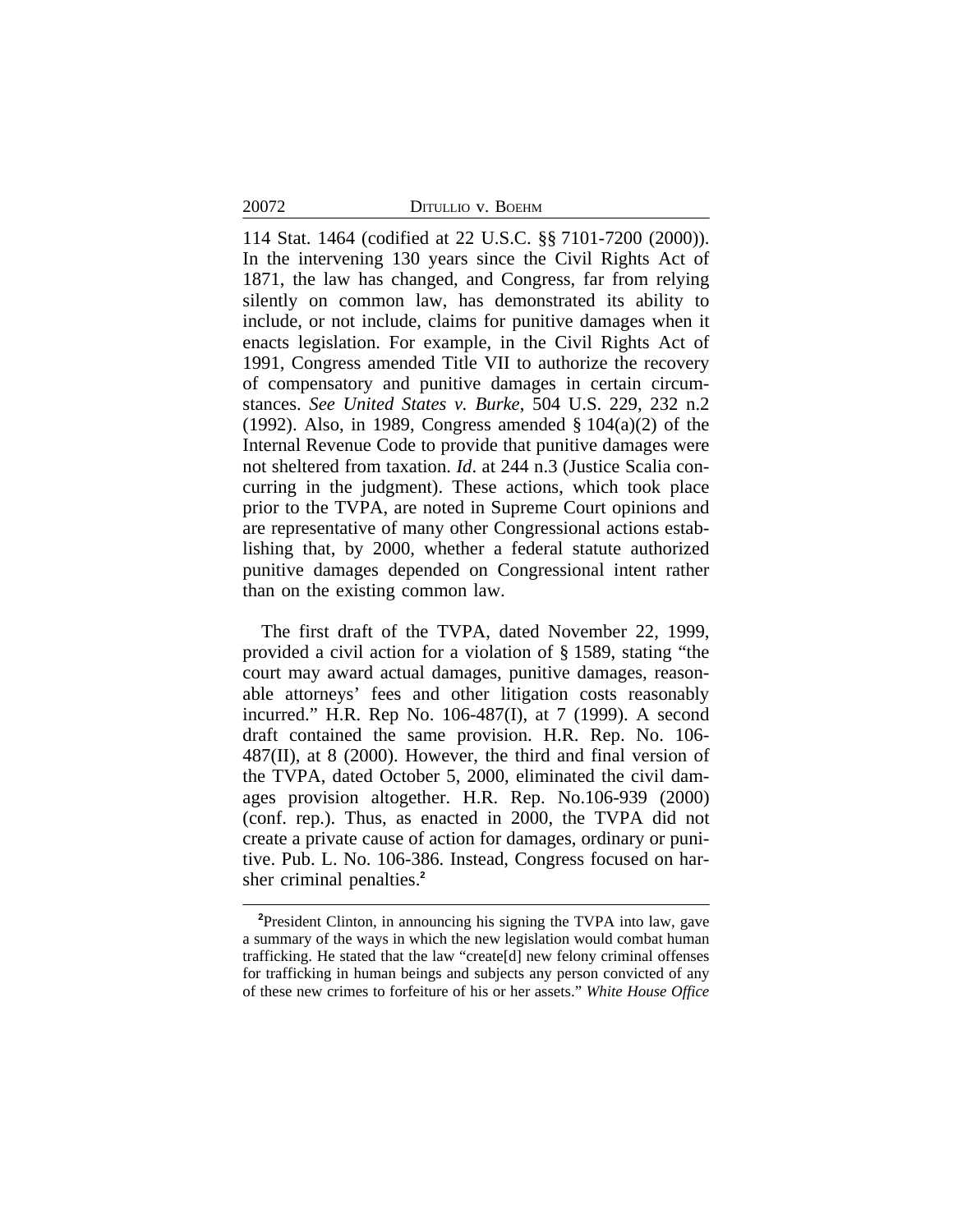| DITULLIO V. BOEHM | 20073 |
|-------------------|-------|
|-------------------|-------|

In 2003, Congress reconsidered the TVPA in order to authorize appropriations for fiscal years 2004 and 2005, as well as for "other purposes." H.R. Rep. No. 108-264(II), at 1 (2003). At that time, Congress drafted a civil damages provision for the TVPA. The initial draft provided that a civil suit may be filed "in any appropriate district court of the United States [which] may award actual damages, punitive damages, reasonable attorneys' fees, and other litigation costs reasonably incurred." *Id.* at 5. However, when the revision was enacted, the TVPA civil remedy provisions allowed only for recovery of "damages and reasonable attorneys fees." 18 U.S.C. § 1595; *see also* 22 U.S.C. §§ 7101-7200. The provision for punitive damages was dropped.

This change may have resulted from a letter from the Department of Justice (DOJ) generally supporting the Trafficking Victims Protection Reauthorization Act of 2003, but opposing the creation of a private right of action.**<sup>3</sup>** H.R. Rep

**<sup>3</sup>**The DOJ cautioned that "creation of a private right of action is a complex undertaking that should be approached only after careful consideration of collateral consequences and the appropriate standard for establishing a civil violation." H.R. Rep. No.108-264(II), at 13. Rather than amending the TVPA to "creat[e] a federal civil remedy, one that would include treble damages," the DOJ suggested that amendment of the Racketeer Influenced and Corrupt Organizations Act (RICO) [(18 U.S.C. §§ 1961-19680] would be a more appropriate legislative action. *Id.* at 15- 16. In addition, the DOJ questioned Congress's purpose as well as the need to create a new federal tort. *Id.* at 16. The department's letter reminded Congress that state tort laws encompass "the entire range of trafficking behaviors" under which a victim may recover, thus leaving no "need to recreate such a scheme at a Federal level." *Id.* 

*of Commc'ns, Radio Address Paper on Combating Violence Against Women President Clinton's Radio Address to the Nation: Legislation to Combat Violence Against Women, Fight Trafficking in Persons, and Assist Victims of Terrorism October 28, 2000*, *10/29/00*, 2000 WL 1617213 (2000). *Compare with House Conference Report on No. 106-939.* The Report shows that Sec. 2002 of H.R. 3244 addresses anti-terrorism judgments rather than anti-trafficking, and specifically references punitive damages awards. This contrast suggests that had Congress intended to allow for punitive damages for anti-trafficking violations, it would have expressly provided for such damages in the TVPA.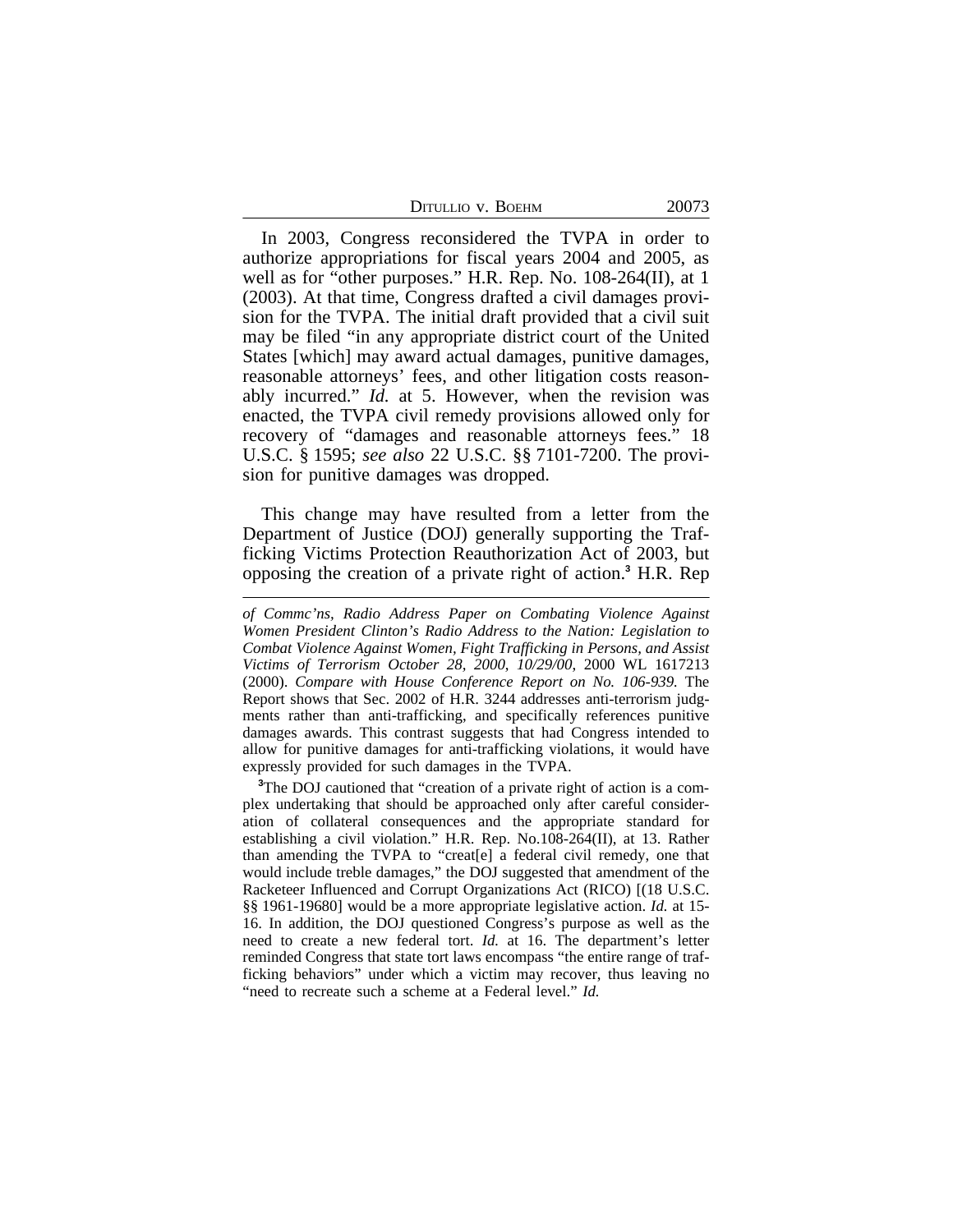20074

No. 108-264(II), at 3. The DOJ's letter is the only listed commentary on the proposed punitive damages section in the House Report. It appears that Congress partially heeded DOJ's advice and created a private cause of action for damages and attorneys' fees, but did not provide for punitive damages.**<sup>4</sup>** In sum, a review of the TVPA's legislative history shows that far from deferring to federal common law, Congress in 2003, when it created a private cause of action under TVPA, considered and declined to adopt language authorizing punitive damages.**<sup>5</sup>**

This Congressional decision should settle the matter even under *Wade*, 461 U.S. 30. In *Wade*, the Court first noted that "there was little in [§ 1983's] legislative history concerning the damages recoverable for this tort liability." *Id*. at 34. It was only "[i]n the absence of more specific guidance," that the Court "looked first to the common law of torts." *Id. See also Franklin v. Gwinnett County Public Schools*, 503 U.S. 60, 70-71 (1992) ("absent clear direction to the contrary by Congress, the federal courts have the power to award any appropriate relief in a cognizable cause of action brought pursuant to a federal statute"). Here, there is "clear direction;" there is "more specific guidance." In 2000 Congress consid-

**<sup>4</sup>**Congress again considered the TVPA in 2008, but did not add a provision for punitive damages. 154 Cong. Rec. H10888-01 (2008).

**<sup>5</sup>**This decision seems reasonable as it is not clear that punitive damages are necessary to punish the defendant or to fairly compensate a plaintiff. Section 1595 generally comes into play only after a defendant has been criminally convicted in violation of 18 U.S.C. § 1591. Section 1591(b) provides for substantial mandatory sentences for individuals convicted under § 1591(a), § 1593 provides for mandatory restitution, and § 1594(d) provides for forfeitures. The mandatory restitution appears to include "medical services relating to physical, psychiatric, or psychological care," "physical and occupational therapy or rehabilitation," "necessary transportation, temporary housing, and child care expenses," "lost income," "attorneys' fees, as well as other costs incurred," and "any other losses suffered by the victim as a proximate result of the offense." 18 U.S.C. § 2259(b)(3). In addition, there is no question that § 1595 provides full compensatory damages and attorneys' fees.